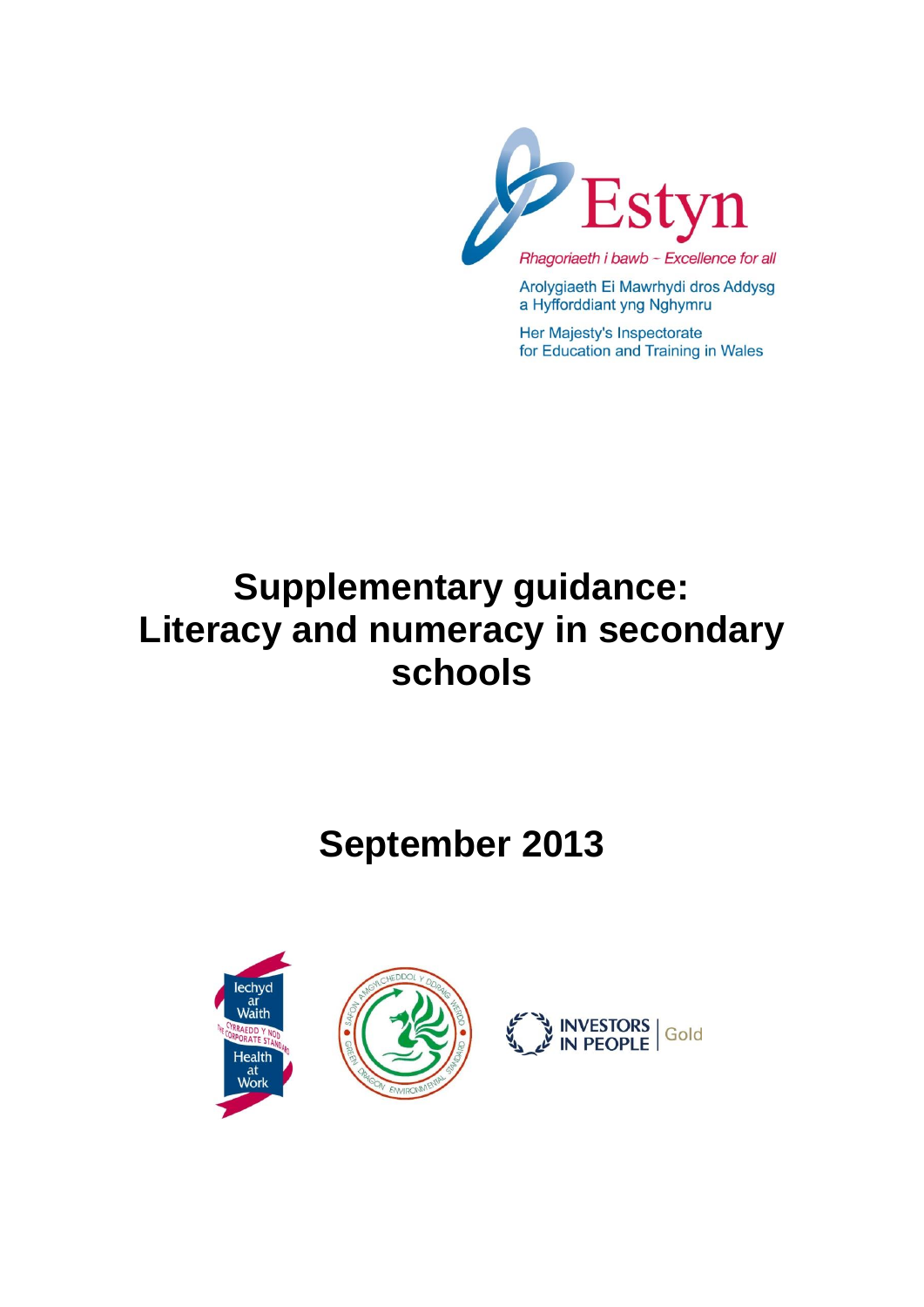#### **The purpose of Estyn is to inspect quality and standards in education and training in Wales. Estyn is responsible for inspecting:**

- $\lambda$  nursery schools and settings that are maintained by, or receive funding from, local authorities;
- $\overline{\phantom{a}}$  primary schools;
- ▲ secondary schools;
- $\overline{\phantom{a}}$  special schools;
- $\blacktriangle$  pupil referral units;
- $\overline{\phantom{a}}$  independent schools;
- $\blacktriangle$  further education:
- $\overline{\phantom{a}}$  independent specialist colleges;
- $\triangle$  adult community learning:
- $\lambda$  local authority education services for children and young people;
- $\triangle$  teacher education and training;
- work-based learning;
- $\overline{\phantom{a}}$  careers companies; and
- $\overline{\phantom{a}}$  offender learning.

Estyn also:

- $\triangle$  provides advice on quality and standards in education and training in Wales to the National Assembly for Wales and others; and
- A makes public good practice based on inspection evidence.

Every possible care has been taken to ensure that the information in this document is accurate at the time of going to press. Any enquiries or comments regarding this document/publication should be addressed to:

Publication Section Estyn Anchor Court Keen Road Cardiff CF24 5JW or by email to [publications@estyn.gsi.gov.uk](mailto:publications@estyn.gsi.gov.uk)

This and other Estyn publications are available on our website: [www.estyn.gov.uk](http://www.estyn.gov.uk/)

**© Crown Copyright 2013: This report may be re-used free of charge in any format or medium provided that it is re-used accurately and not used in a misleading context. The material must be acknowledged as Crown copyright and the title of the document/publication specified.**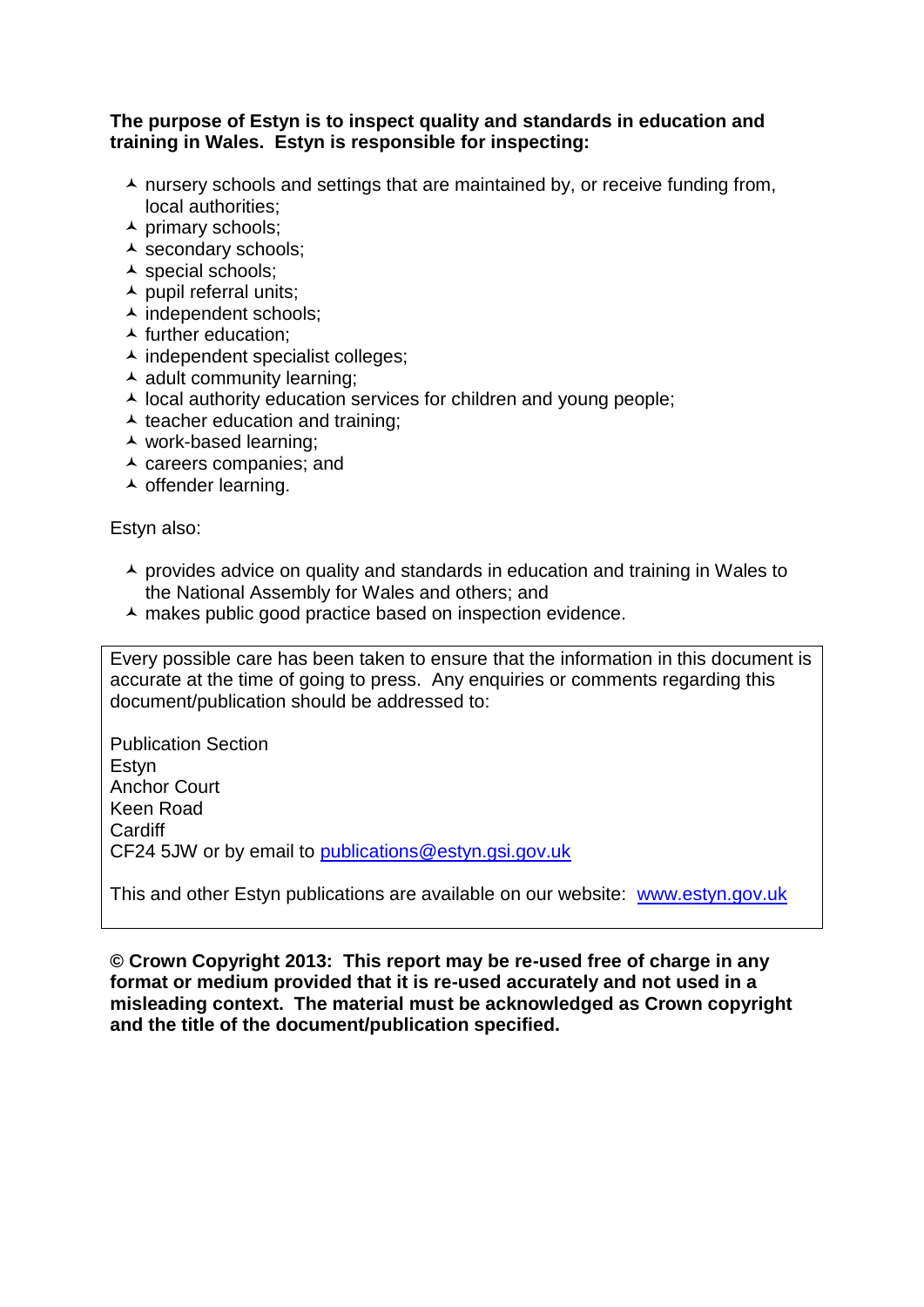| <b>Contents</b>                                                                                                                                                                                                                                              | Page                 |
|--------------------------------------------------------------------------------------------------------------------------------------------------------------------------------------------------------------------------------------------------------------|----------------------|
|                                                                                                                                                                                                                                                              |                      |
| Inspecting literacy and numeracy in secondary schools                                                                                                                                                                                                        | 1                    |
| <b>Before the inspection</b>                                                                                                                                                                                                                                 | $\mathbf 2$          |
| <b>During the inspection</b>                                                                                                                                                                                                                                 | 3                    |
| Methodology for inspecting literacy and numeracy skills in secondary<br>schools                                                                                                                                                                              | 4                    |
| Guidance for inspecting literacy and numeracy                                                                                                                                                                                                                | 5                    |
| Gathering evidence and making judgements                                                                                                                                                                                                                     | 6                    |
| <b>Evidence forms</b>                                                                                                                                                                                                                                        | 9                    |
| E1 Evidence form for secondary book scrutiny<br>E2 Evidence form for interview about literacy/numeracy intervention<br>programme(s)                                                                                                                          | 9<br>11              |
| E3 Evidence form for listening to specific learners with a focus on literacy<br>E4 Evidence form for listening to specific learners with a focus on numeracy                                                                                                 | 12<br>14             |
| <b>Prompt forms</b>                                                                                                                                                                                                                                          | 15                   |
| P1 Prompts for observing literacy and numeracy in lessons<br>P2 Questions for the senior manager overseeing the literacy and numeracy<br>co-ordinators                                                                                                       | 15<br>17             |
| P3 Questions on literacy and numeracy for interviews with middle managers<br>P4 Questions for the literacy/numeracy co-ordinator<br>P5 Lay inspector prompts for literacy<br>P6 Prompts for all inspectors to consider in a bilingual or Welsh-medium school | 18<br>19<br>20<br>21 |
| P7 Questions to ask in relation to English as an additional language                                                                                                                                                                                         | 22                   |
| Appendix 1: Good practice in the leadership and management of literacy<br>and numeracy                                                                                                                                                                       | 23                   |
| Appendix 2: Overview of good practice in provision for literacy<br>Appendix 3: Overview of good practice in provision for numeracy<br>Appendix 4: Prompts for evaluating the effectiveness of transition<br>between primary and secondary schools            | 24<br>27<br>30       |
| Appendix 5: Prompts for evaluating the school's work to meet the needs<br>of different groups of learners in literacy                                                                                                                                        | 30                   |
| Appendix 6: The Literacy and Numeracy Framework, National Support<br>Programme and national reading and numeracy tests                                                                                                                                       | 32                   |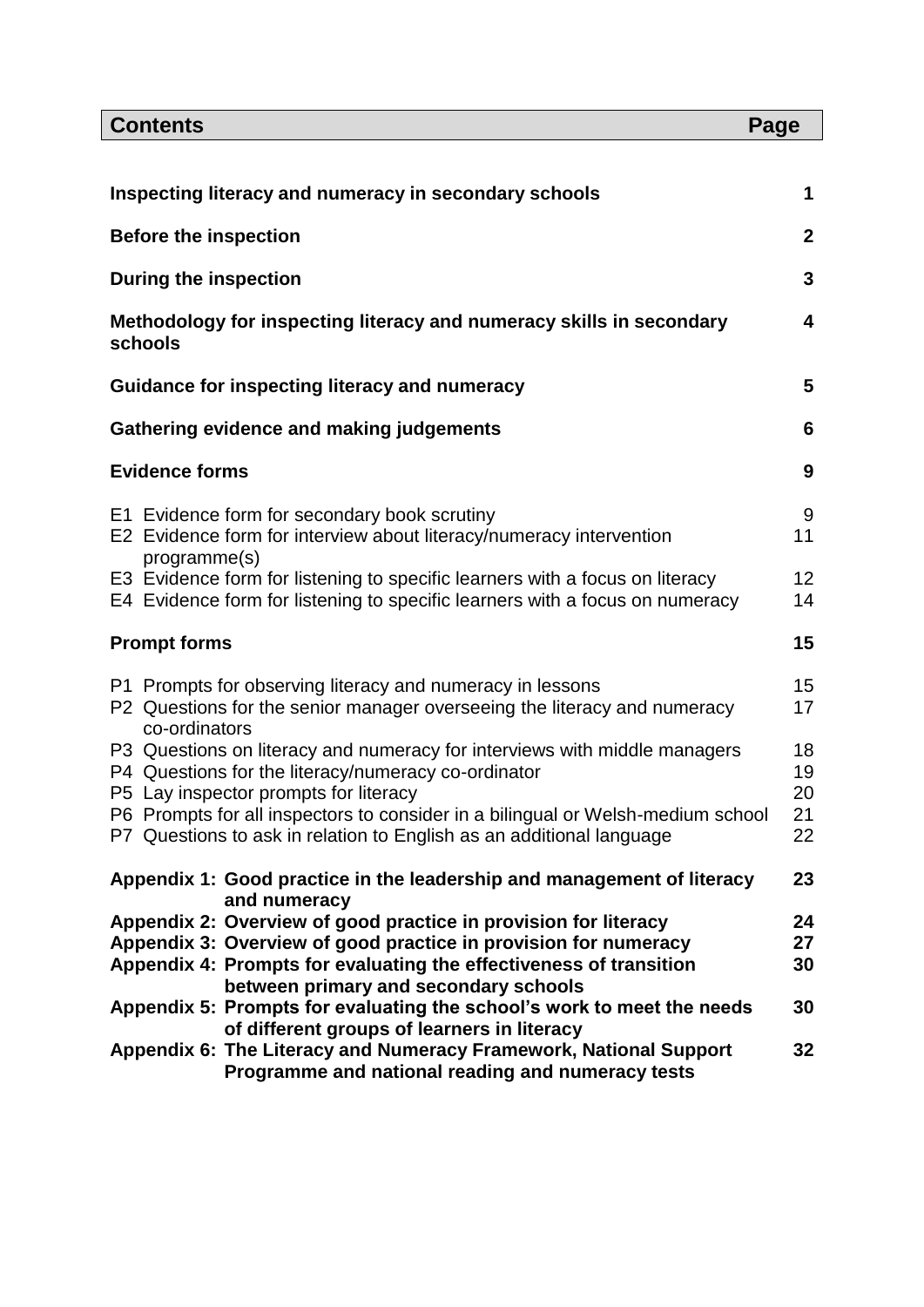## **Inspecting literacy and numeracy in secondary schools**

This document contains guidance on inspecting literacy and numeracy in secondary schools. The key tasks for inspectors are to judge:

- the standards of pupils' literacy and numeracy skills;
- whether pupils have the skills needed to **access** the whole curriculum; and
- how well the whole curriculum develops pupils' skills.

You should report on pupils' literacy and numeracy skills in every inspection and, where appropriate, report on any outcomes or indicators that relate to these skills.

The following guidance is intended to support inspectors in making judgements and in reporting on standards of literacy and numeracy and on learners' ability to use these skills in work across the curriculum. Although, the guidance contains information about the school's provision for literacy and numeracy , you should remember that the main focus should be on the standards achieved by pupils.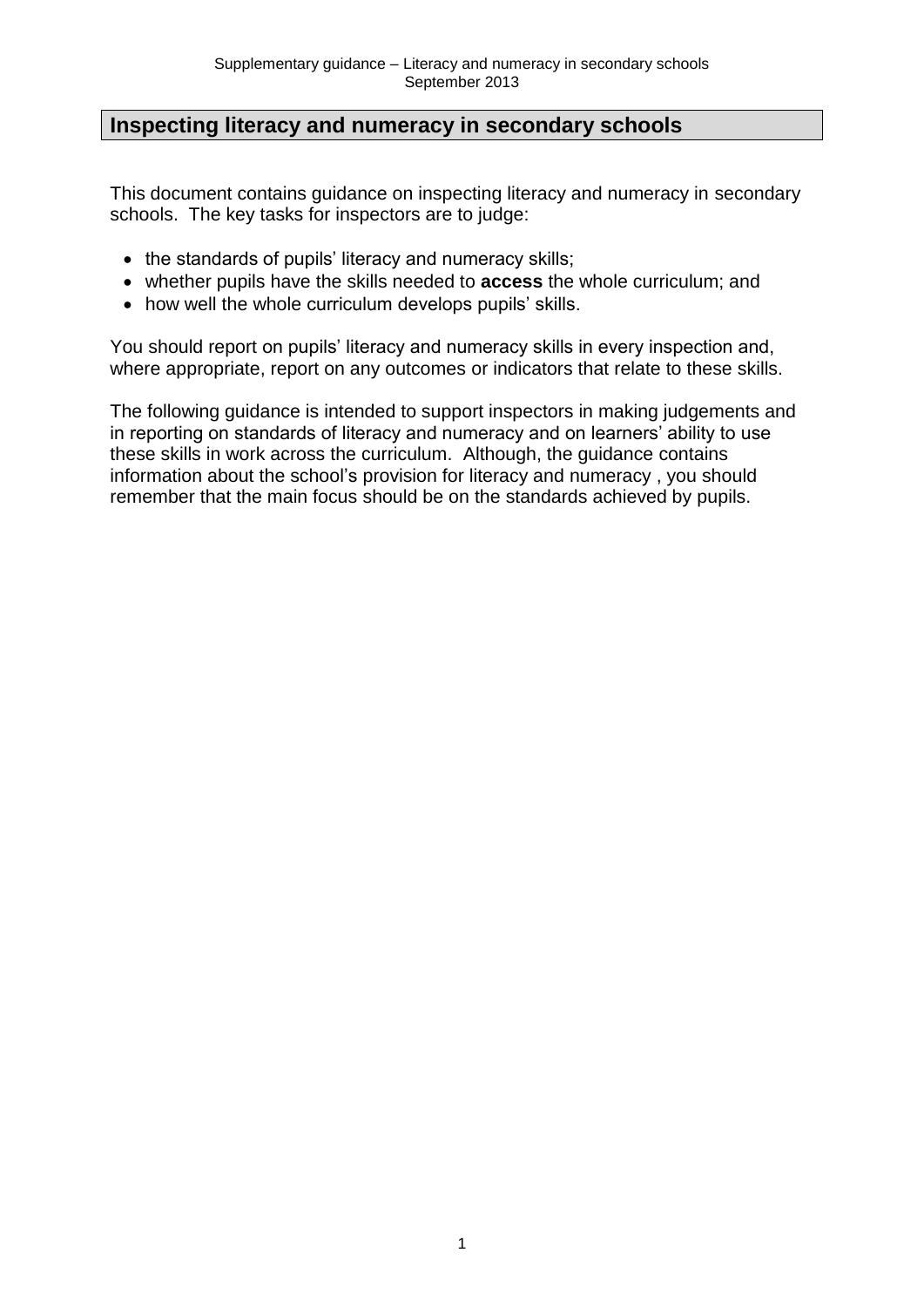## **Before the inspection**

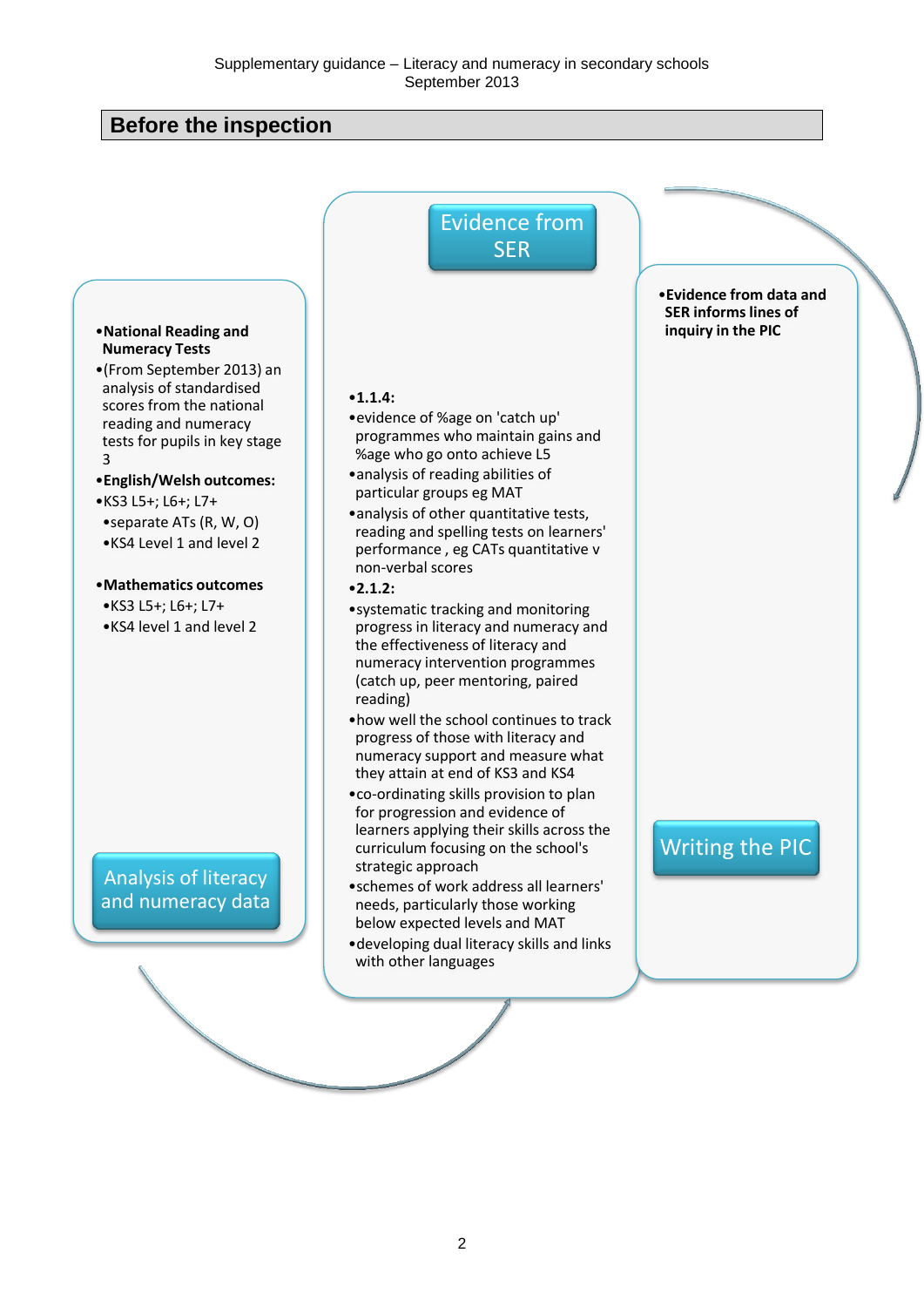## **During the inspection**

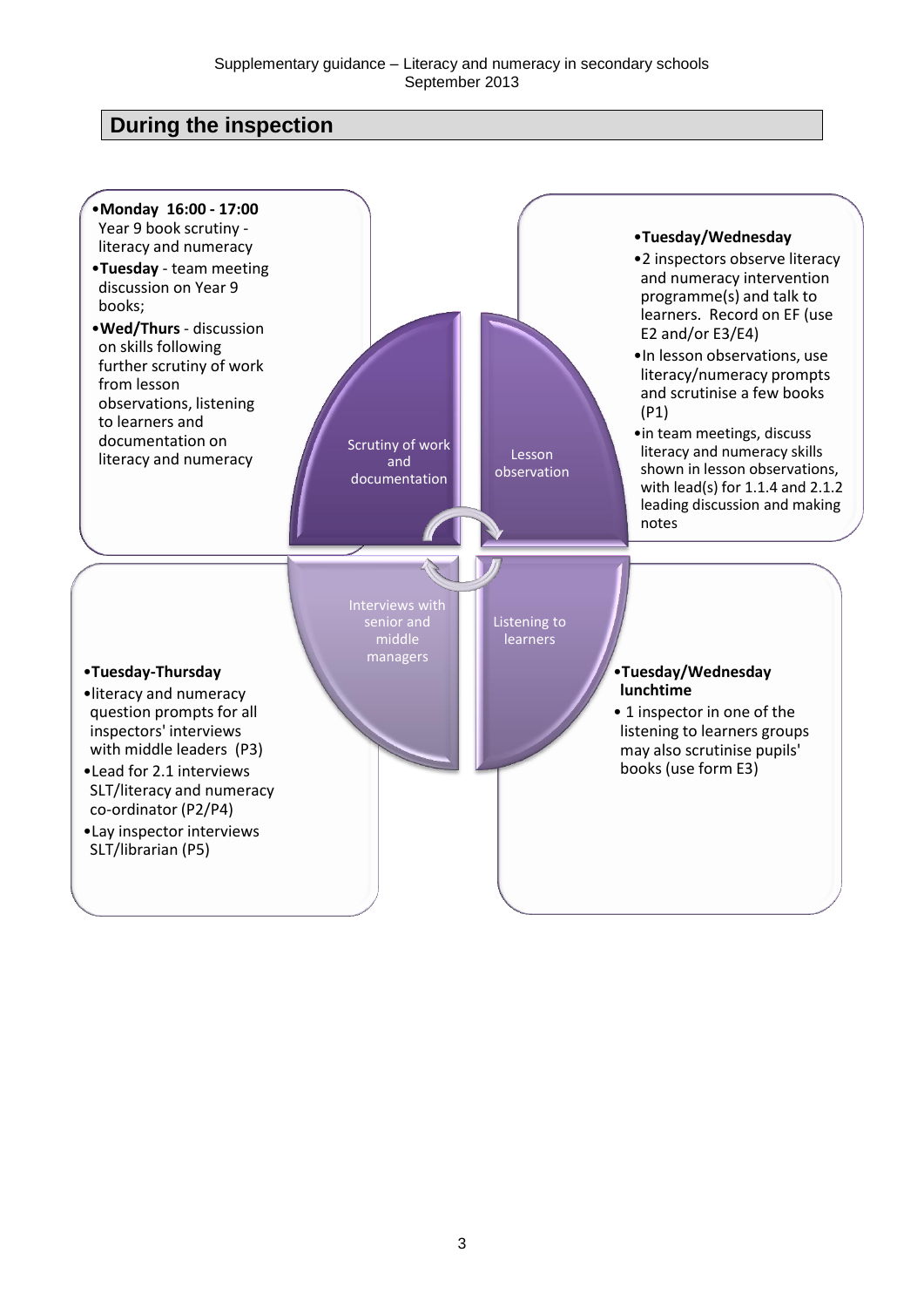## **Methodology for inspecting literacy and numeracy skills in secondary schools**

#### **Before the inspection**

#### **From Data Sets, consider:**

- performance in the national reading and numeracy tests in key stage 3;
- the English/Welsh first language and mathematics outcomes at key stage 3 for Level 5+, Level 6+ and Level 7+ trends over three years and comparison with family, FSM benchmarks and prior attainment;
- performance in English/Welsh first language in the separate attainment targets (reading, writing, oracy);
- performance in English/Welsh first language and mathematics at level 1 and level 2 and in relation to FSM benchmarks, family and, where available, value added information; and

#### **From telephone call to headteacher on Stage 1 preparation day, consider:**

- high-level analyses of the outcomes of the national reading and numeracy tests; and
- the strategies the school has put in place as a result of their analysis of learners' literacy and/or numeracy levels

#### **From the SER, consider:**

- evidence of the percentage of learners on literacy and numeracy intervention programmes who maintain their gains and the percentage who go onto achieve level 5 in English/Welsh first language and mathematics;
- the school's analysis of the reading and numeracy abilities of particular groups, eg more able learners;
- the school's analysis of other standardised tests on learners' performance, eg comparing the CATs quantitative scores against non-verbal scores;
- how well the school plans strategically, co-ordinates skills across the curriculum and plans for their progression;
- how well all schemes of work address the needs of all learners; and
- other evidence provided by the school about standards in literacy and numeracy.

#### **From the School Development Plan, consider:**

 whether there are coherent plans for improving standards of literacy and numeracy.

From an analysis of 2.1.2, make comments in the Evaluation section of the PIC on:

- the extent to which the school has a clear strategy for developing literacy and numeracy;
- how well the school co-ordinates skills provision to plan for progression
- the school's systematic tracking and monitoring of progress in literacy and numeracy;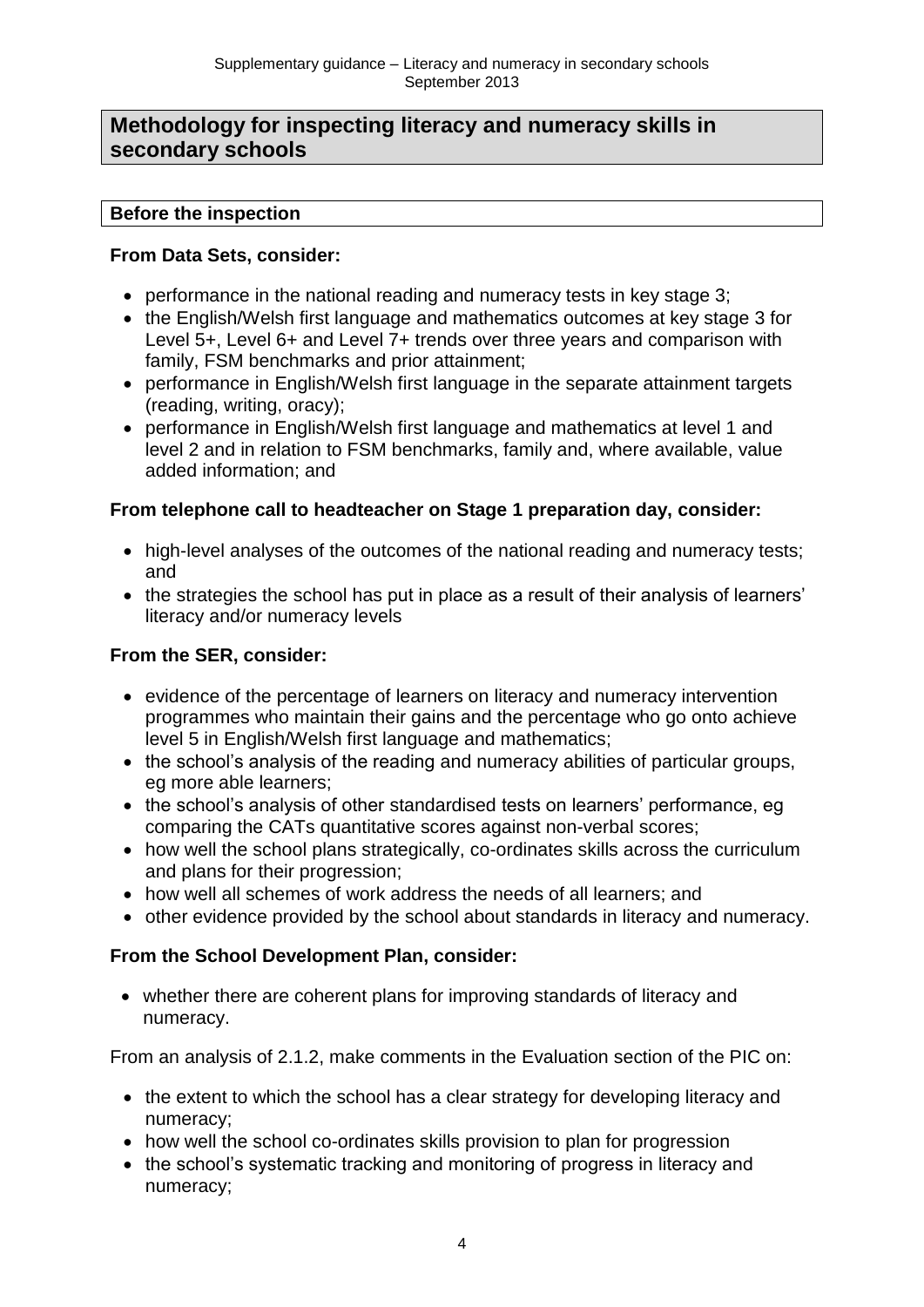- the extent and effectiveness of literacy and numeracy intervention programmes;
- how well the school continues to track progress of those with literacy and numeracy support and measure what they attain at the end of key stage 3 and key stage 4;
- whether the school provides evidence of learners applying skills across the curriculum;
- how well schemes of work address all learners' needs, particularly those working below expected levels and more able learners; and
- how well the school develops dual-literacy skills and makes links with other languages.

## **Guidance for inspecting literacy and numeracy**

#### **Phone call to headteacher when going over the Pre-inspection Commentary (PIC)**

 RI explains the initial hypotheses about literacy and numeracy in the PIC and gives an outline of any further evidence that the team need to look at.

#### **During the inspection week**

#### **Monday team meeting**

- Nominee to provide information about learners who are on or have been on literacy or numeracy intervention programmes in key stage 3. RI to include some of them among the pupils selected in the listening to learners session and arrange for inspectors to arrange observations of these intervention sessions
- 16:00 17:00 Team book scrutiny focused on literacy and numeracy in Year 9 books, particularly from English/Welsh, mathematics, history, geography, religious education,science, design technology and IT. Team to use E1 form.

#### **Tuesday/Wednesday**

 During lesson observations, inspectors to use the prompts form P1 to record evidence in the session observation form (SOF) of the standards of pupils' literacy and numeracy skills and how well they apply their skills across the curriculum, and how well teachers provide suitable opportunities for pupils to use and develop their skills. Observation of lessons to include at least one session of a literacy and numeracy intervention programme and brief questions to tutor/teacher of these programmes (see prompts on questions to teachers of intervention programme (form E2). Where possible, speak to learners using the prompts from the E3..

#### **Tuesday – Thursday morning**

• Inspector leading on skills to interview literacy and numeracy co-ordinators/SLT member in charge of skills selecting appropriate questions from prompts forms P2, P3 and P4.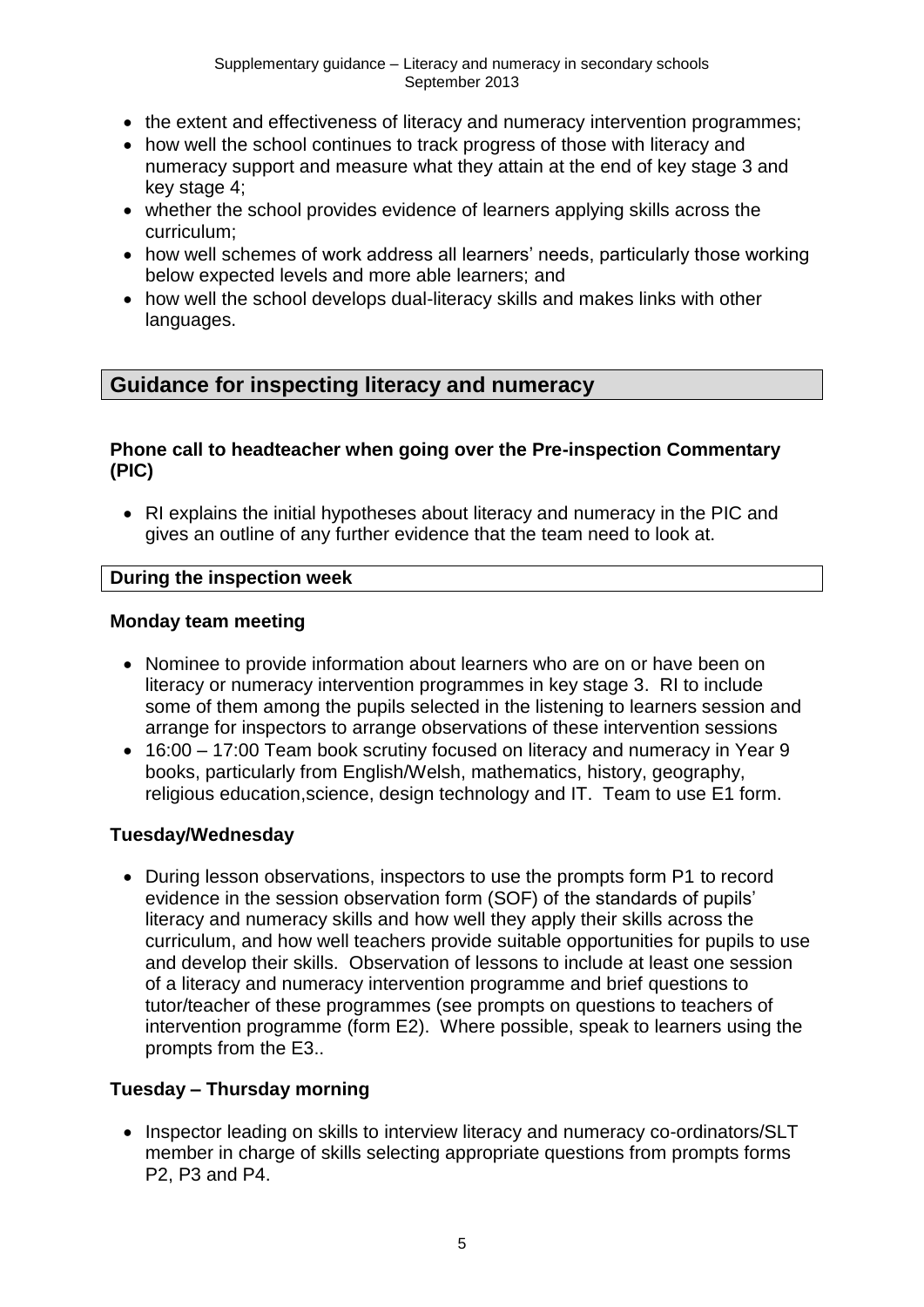- Inspectors leading and 3.1 and 3.2 to include identified literacy and numeracy questions in interviews with middle managers, including the head of English/Welsh first language and head of mathematics (P3).
- Inspector leading on skills or the inspector leading on 2.3.4 to interview teacher in charge of literacy and numeracy intervention programmes to ask specific questions, using the prompts form E2.

#### **Tuesday/Wednesday lunchtime**

• In one of the listening to learners sessions, where there are two inspectors speaking to one of the groups, one inspector may ask the pupils selected questions, the other inspector will scrutinise these pupils' exercise books and ask any supplementary questions about the opportunities they have to apply and develop their literacy and numeracy skills across the curriculum. Alternatively, the inspector could take the pupils' exercise books to scrutinise following the listening to learners' session.

## **Gathering evidence and making judgements**

## **1.1 Standards of literacy and numeracy**

Inspectors should:

- consider any analysis of standardised literacy and numeracy scores (or reading/numeracy ages) of particular groups,
- scrutinise evidence of the outcomes and proportions of pupils on literacy and numeracy intervention programmes; and
- look at a sample of lessons and pupils' work to judge how well pupils apply them across the curriculum.

Inspectors should scrutinise samples of work to judge pupils' literacy and numeracy skills are at a level that is appropriate to the task and their ability. They should judge whether learners are over-reliant on support (writing frameworks, worksheets, too much copying of information), that prevents them from developing their independent writing skills. Inspectors should also use opportunities in sessions to evaluate pupils' numeracy skills and how well they apply them, such as in performing mental and written calculations, collecting and interpreting relevant data and accurately measuring using a range of non-standard and standard units.

## **Tracking and monitoring progress in skills**

- How well does the school identify those learners who need additional support for skills and track their progress?
- How well does the school track the progress of individual learners as well as groups of learners at year group, key stage and whole-school level?
- How well does the school set targets for improvement in skills?
- How well does the school continue to track progress of those who receive literacy and numeracy support in key stage 3 and measure what they attain at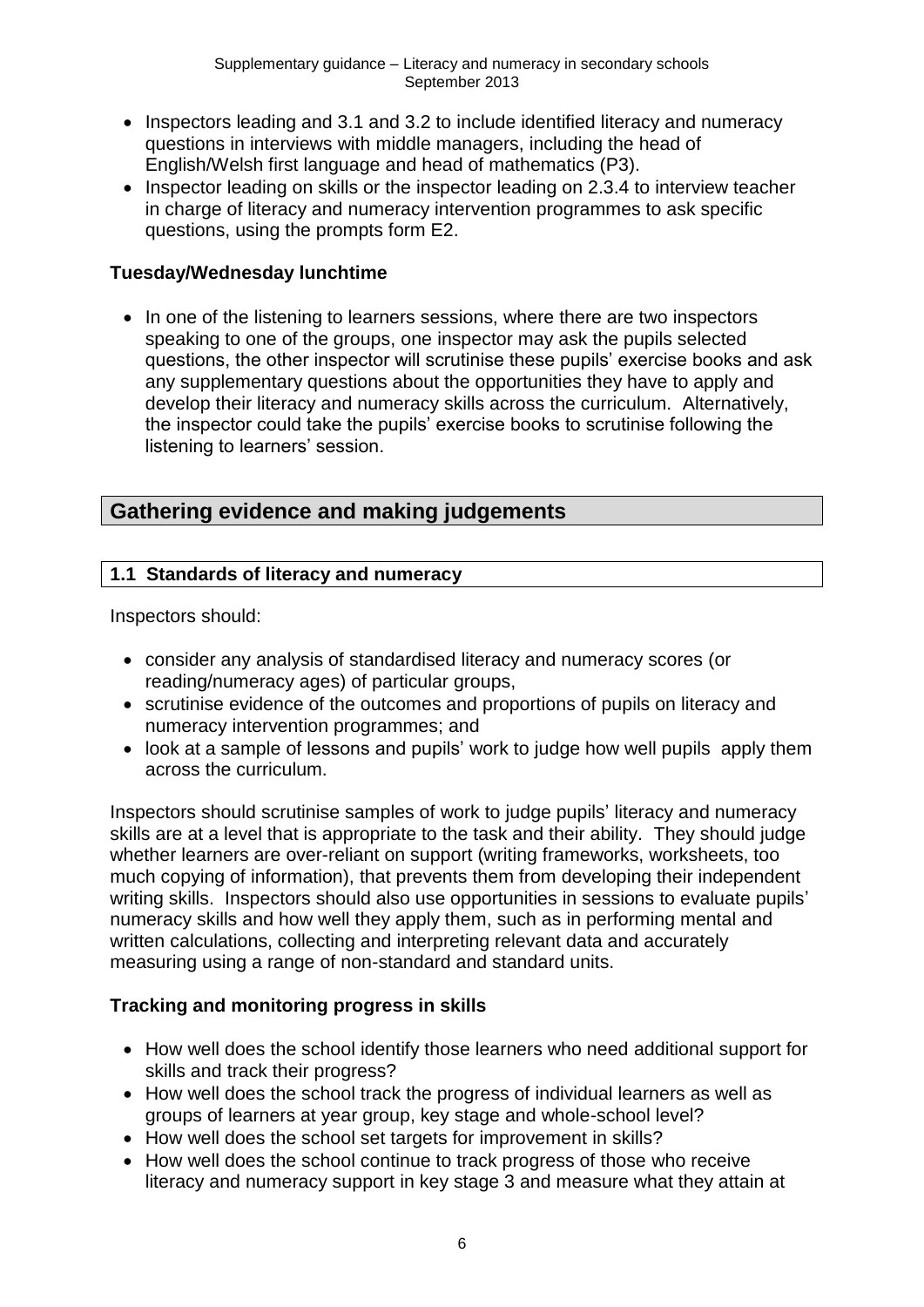end of key stage 3 and key stage 4?

 What is the percentage of learners on 'catch up' programmes who maintain any gains?

#### **2.1 Provision for skills**

- Does the school have a comprehensive and well-understood literacy and numeracy policy and strategy?
- Is the development of literacy and numeracy skills a high priority in the school development/improvement plan?
- How well does the school monitor and evaluate pupils' levels of literacy and numeracy skills, and their successful development by staff?
- Doe the monitoring and evaluation arrangements include an analysis of the standards of learners' literacy and numeracy skills in lessons and in books?

#### **Samples of schemes of work – Inspectors should consider:**

- How well staff have embedded skills into learning experiences across subjects.
- How well developed are links between subject schemes of work in developing progression in learners' skills, particularly with reference to the national Literacy and Numeracy Framework.
- How well literacy skills gained in English or Welsh first language are reinforced, enhanced and developed further in other subjects.
- How well numeracy skills gained in mathematics lessons are reinforced, enhanced and developed further in other subjects.
- How well staff have planned together so that all practitioners, including learning support assistants, can contribute to the development of pupils' literacy and numeracy skills.

#### **Samples of short term planning, such as lesson plans seen in lesson observations**

• How well staff exploit opportunities to develop literacy and numeracy skills

#### **Intervention programmes - Inspectors should consider how well**:

- intervention programmes make sure that pupils make good progress and catch up with their peers;
- information about pupils' skills and progress is shared between staff:
- staff adapt teaching and learning strategies for pupils receiving intervention;
- information about assessment is used to provide work that is well matched to pupils' literacy and numeracy needs; and
- assessment is used to inform decisions about whether pupils remain in support programmes or no longer need intervention work.

#### **Key Question 3: Leadership and management**

Inspectors should hold **discussions with leaders and managers** to consider how well they initiate and support effective skills strategies and policies across the range of the school's work.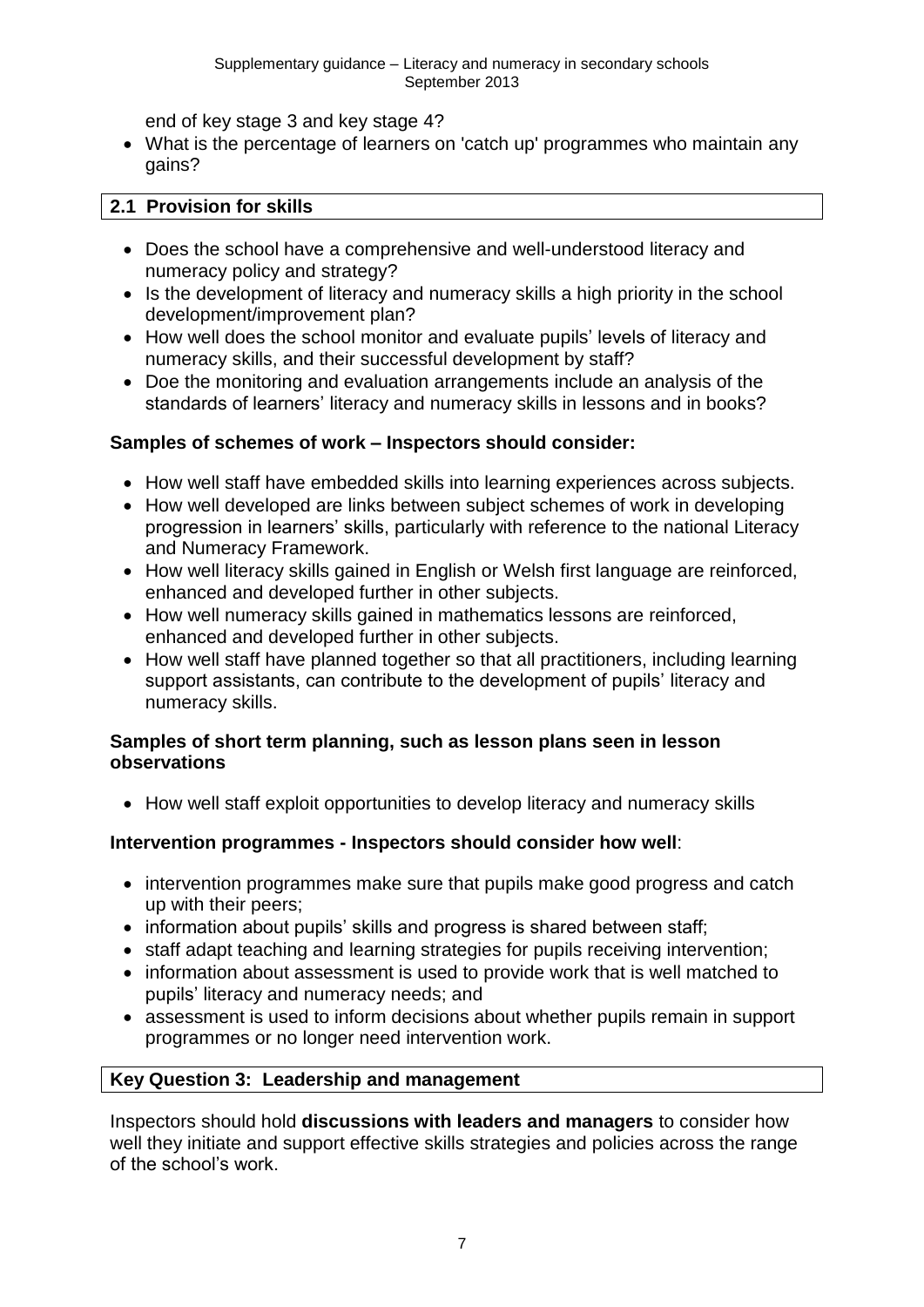You should consider:

- how well leaders and managers focus on raising standards in skills and if they know how well pupils are progressing, including those receiving targeted support or extension;
- how well staff work as a team in supporting the development of pupils' skills;
- how schools have analysed pupils' and staff's skills to ensure that all subjects identify and provide suitable opportunities for pupils to develop their skills, particularly with reference to the national Literacy and Numeracy Framework and National Support Programme; and
- how far teachers have agreed common approaches to the development of pupils' skills.

You should scrutinise the school's **strategic and operational plans** and other documentation, which relate to the development of pupils' skills. These include literacy and numeracy action plans and evaluations of progress and trends in taking this area of provision forward.

You should consider how well the school has included the monitoring and evaluation of pupils' levels of skills, and their successful development by staff, within its **self-evaluation** and **planning for improvement** policies and procedures.

You should consider the **training** that staff undertake to develop pupils' and their own skills and how this translates into effective whole-school practice, for example sharing work about the marking of pupils' written and presentational skills in subjects and areas of learning.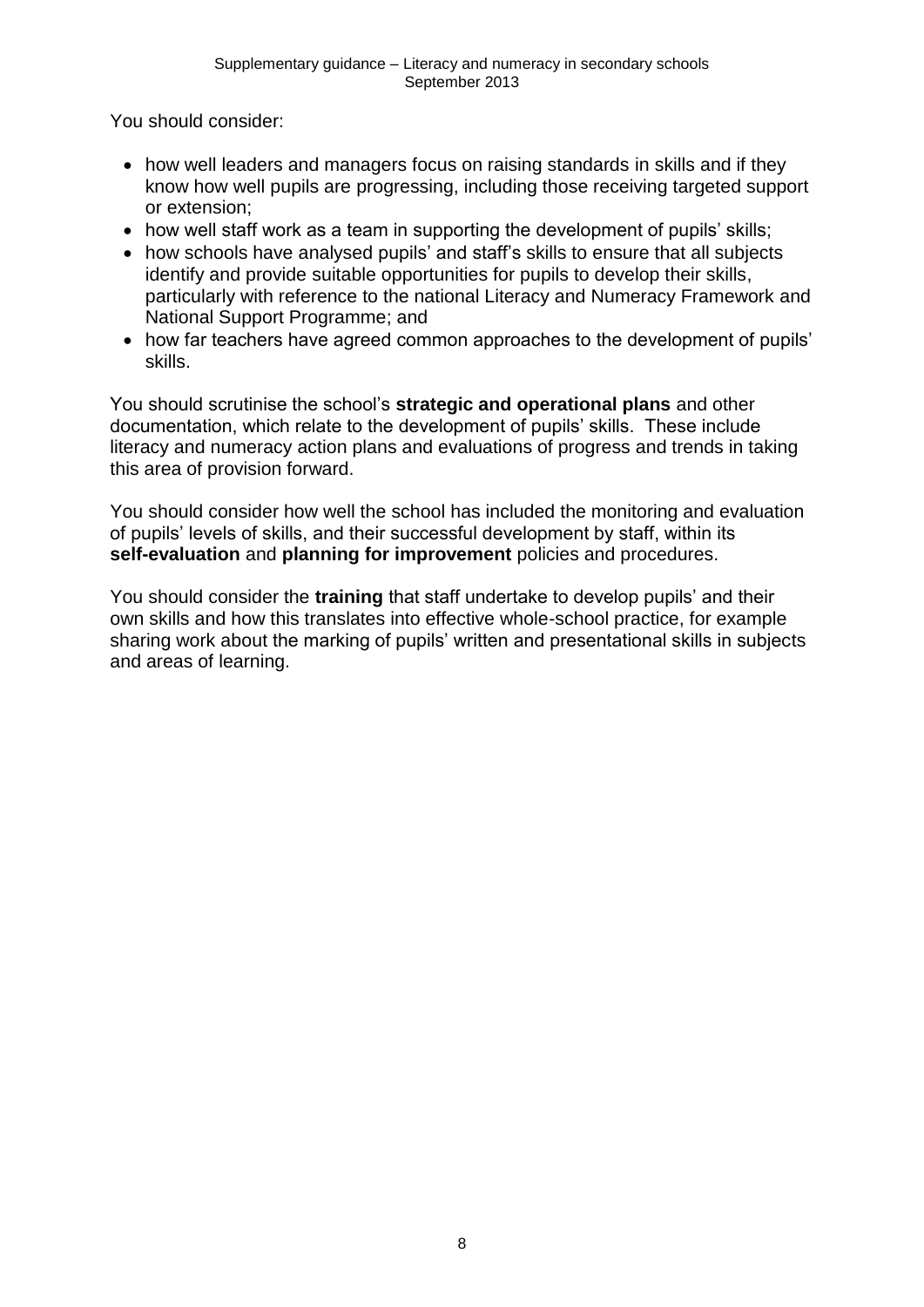# **Evidence forms**

## **Evidence form (E1) for secondary book scrutiny**

| Provider name &                                                                                          |  |                        | Inspector name: | Number: |  |
|----------------------------------------------------------------------------------------------------------|--|------------------------|-----------------|---------|--|
| location:                                                                                                |  |                        |                 |         |  |
| Book scrutiny                                                                                            |  | Year group and subject |                 |         |  |
| <b>Marking and assessment</b>                                                                            |  |                        |                 |         |  |
| Is marking up-to-date?                                                                                   |  |                        |                 |         |  |
| Is there a consistent approach to marking within<br>subjects?                                            |  |                        |                 |         |  |
| Are comments on pupils' books diagnostic and do they                                                     |  |                        |                 |         |  |
| show pupils how to improve?                                                                              |  |                        |                 |         |  |
| Where appropriate, does feedback relate specifically to                                                  |  |                        |                 |         |  |
| skills development?                                                                                      |  |                        |                 |         |  |
| Do pupils and teachers follow up on comments?                                                            |  |                        |                 |         |  |
| Is there self or peer marking and self or peer                                                           |  |                        |                 |         |  |
| assessment?                                                                                              |  |                        |                 |         |  |
| Are there many gaps in pupils' books, or missing work?                                                   |  |                        |                 |         |  |
| <b>Writing skills</b>                                                                                    |  |                        |                 |         |  |
|                                                                                                          |  |                        |                 |         |  |
| Spelling, punctuation, grammar, vocabulary<br>Developing independent writing skills (not over-reliant on |  |                        |                 |         |  |
| support from worksheets)                                                                                 |  |                        |                 |         |  |
| Range and quality of extended writing tasks for different                                                |  |                        |                 |         |  |
| purposes and audiences                                                                                   |  |                        |                 |         |  |
| Use of language to present material appropriately (word                                                  |  |                        |                 |         |  |
| choices? Subject-specific terms?)                                                                        |  |                        |                 |         |  |
| <b>Reading skills / thinking skills</b>                                                                  |  |                        |                 |         |  |
| Locating facts;                                                                                          |  |                        |                 |         |  |
| Analysing and reorganising explicit ideas or information                                                 |  |                        |                 |         |  |
| in a passage, identifying patterns;                                                                      |  |                        |                 |         |  |
|                                                                                                          |  |                        |                 |         |  |
| Using inference and deduction - making hypotheses,<br>reading behind the lines, drawing conclusions;     |  |                        |                 |         |  |
| Evaluating a passage/ group of texts - linking with prior                                                |  |                        |                 |         |  |
| experience, considering evidence and reliability;                                                        |  |                        |                 |         |  |
| Appreciation and analysis of content and style, an                                                       |  |                        |                 |         |  |
| argument/debate, writers' techniques;                                                                    |  |                        |                 |         |  |
| range of information retrieval strategies, e.g. summarise                                                |  |                        |                 |         |  |
| and sequence text (reorder paragraphs or create                                                          |  |                        |                 |         |  |
| storyboard), using reference books, index, or note-                                                      |  |                        |                 |         |  |
| making grids to select and organise information;                                                         |  |                        |                 |         |  |
| range of strategies to read for different purposes, e.g.                                                 |  |                        |                 |         |  |
| skim, scan, text-marking, highlighting, making alternative                                               |  |                        |                 |         |  |
| interpretations<br>Range of reading materials, esp. non-fiction and media                                |  |                        |                 |         |  |
| texts, to appeal to boys and girls                                                                       |  |                        |                 |         |  |
|                                                                                                          |  |                        |                 |         |  |
| Research from a range of sources, considering evidence<br>and its reliability, weighing pros and cons.   |  |                        |                 |         |  |
| Depth and breadth of understanding (key concepts,                                                        |  |                        |                 |         |  |
| connections, bigger picture)                                                                             |  |                        |                 |         |  |
|                                                                                                          |  |                        |                 |         |  |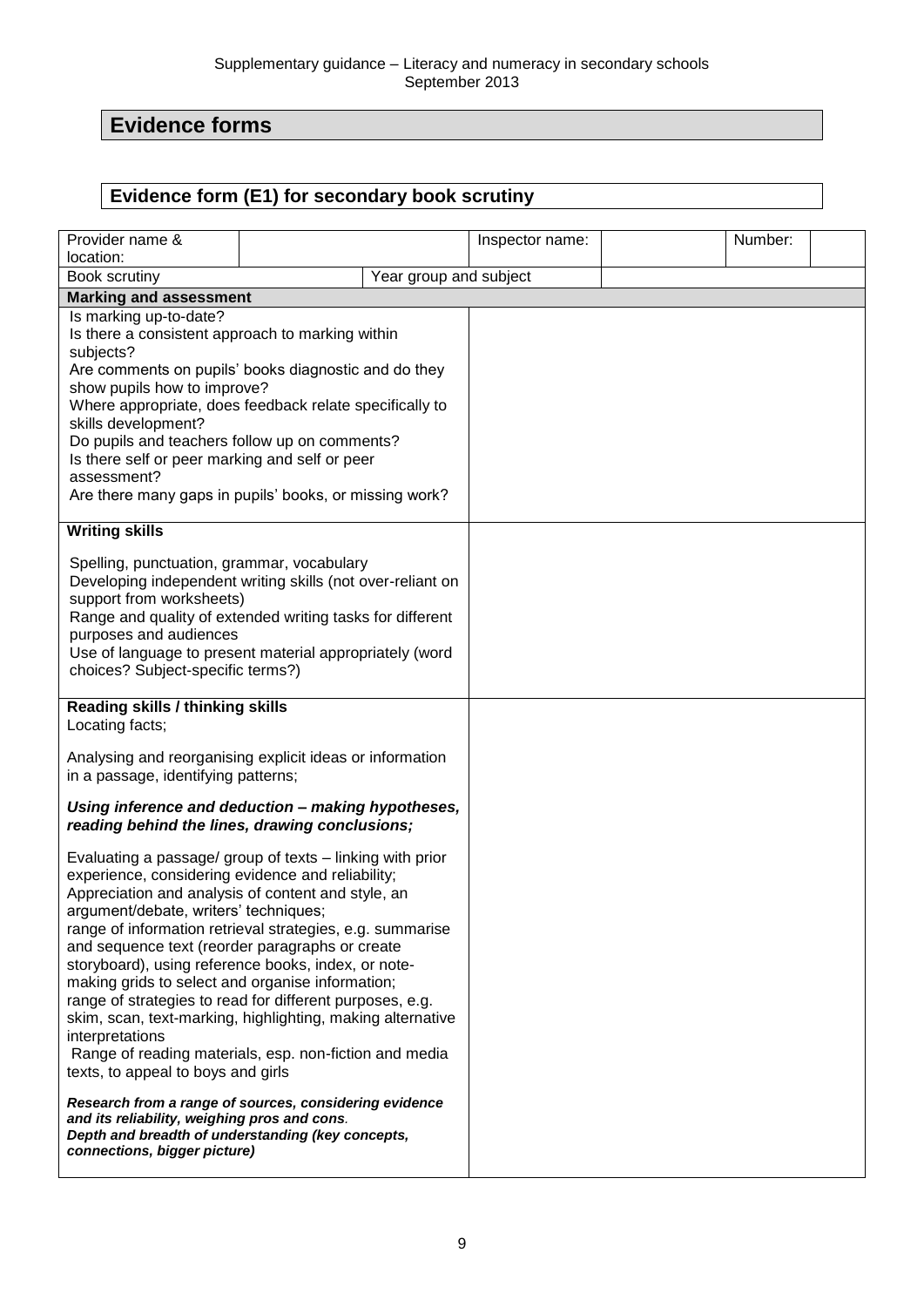| Numeracy / problem solving                                                                                                                                                                                                                                                                                                                                                                                        |  |
|-------------------------------------------------------------------------------------------------------------------------------------------------------------------------------------------------------------------------------------------------------------------------------------------------------------------------------------------------------------------------------------------------------------------|--|
| Do pupils use a range of appropriate number skills (for<br>example mental and written calculation skills and<br>appropriate use of the calculator, four rules of number,<br>working with fractions and decimals, ratios and<br>percentages)                                                                                                                                                                       |  |
| Do pupils use a range of appropriate measuring skills (for<br>example working with scales, units of measurements,<br>time, angles and symmetry)                                                                                                                                                                                                                                                                   |  |
| Do pupils use a range of appropriate range of data<br>handling skills (for example gather information in a<br>variety of ways, record, interpret and present it in charts<br>or diagrams, identify patterns in data and convey<br>appropriate conclusions, select an appropriate graph to<br>display the data, use an appropriate and accurate scale<br>on each axis, and be able to tell the 'story of a graph') |  |
| Do pupils apply these skills in context to solve real-life<br>problems (points to consider are relevance, challenge,<br>planning, processing and reasoning)                                                                                                                                                                                                                                                       |  |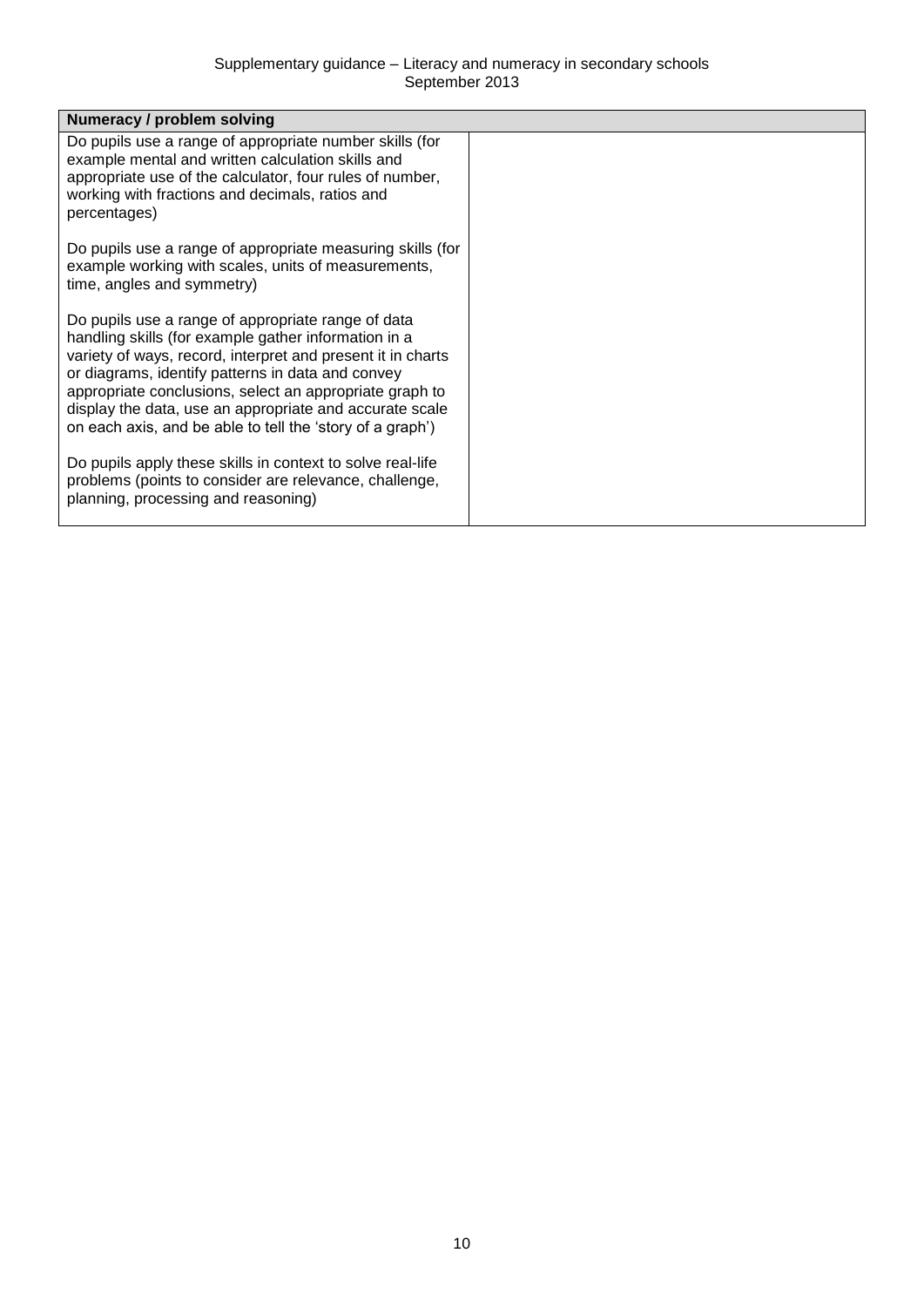## **Evidence form (E2) for interview about literacy/numeracy intervention programme(s)**

| Provider name &                                                        |                                                | Inspector name: | Number: |
|------------------------------------------------------------------------|------------------------------------------------|-----------------|---------|
| location:                                                              |                                                |                 |         |
| Interview                                                              |                                                |                 |         |
| What is the structure and frequency of these                           |                                                |                 |         |
| sessions?                                                              |                                                |                 |         |
|                                                                        |                                                |                 |         |
|                                                                        |                                                |                 |         |
| How do you identify the learners who need                              |                                                |                 |         |
| support to improve their literacy and                                  |                                                |                 |         |
| numeracy skills?                                                       |                                                |                 |         |
|                                                                        |                                                |                 |         |
|                                                                        |                                                |                 |         |
| What are you doing with the data to improve                            |                                                |                 |         |
| their skills?                                                          |                                                |                 |         |
|                                                                        |                                                |                 |         |
|                                                                        |                                                |                 |         |
|                                                                        |                                                |                 |         |
|                                                                        |                                                |                 |         |
|                                                                        | How effective are your intervention strategies |                 |         |
|                                                                        | in helping learners catch up with their peers? |                 |         |
|                                                                        |                                                |                 |         |
|                                                                        |                                                |                 |         |
|                                                                        |                                                |                 |         |
|                                                                        | Do teaching assistants and peer buddies who    |                 |         |
| deliver the intervention programme receive                             |                                                |                 |         |
| appropriate training?                                                  |                                                |                 |         |
|                                                                        |                                                |                 |         |
| How is the progress of learners on the                                 |                                                |                 |         |
| intervention programmes communicated to                                |                                                |                 |         |
| managers and other staff?<br>How do you ensure that classroom teachers |                                                |                 |         |
| are aware of the teaching and learning                                 |                                                |                 |         |
| strategies and the resources used in the                               |                                                |                 |         |
| intervention programmes? What strategies                               |                                                |                 |         |
| does the school use to make sure they use                              |                                                |                 |         |
| similar strategies and resources in their                              |                                                |                 |         |
| lessons?                                                               |                                                |                 |         |
|                                                                        |                                                |                 |         |
| Other questions:                                                       |                                                |                 |         |
|                                                                        |                                                |                 |         |
| <b>EVALUATION</b>                                                      |                                                |                 |         |
|                                                                        |                                                |                 |         |
|                                                                        |                                                |                 |         |
|                                                                        |                                                |                 |         |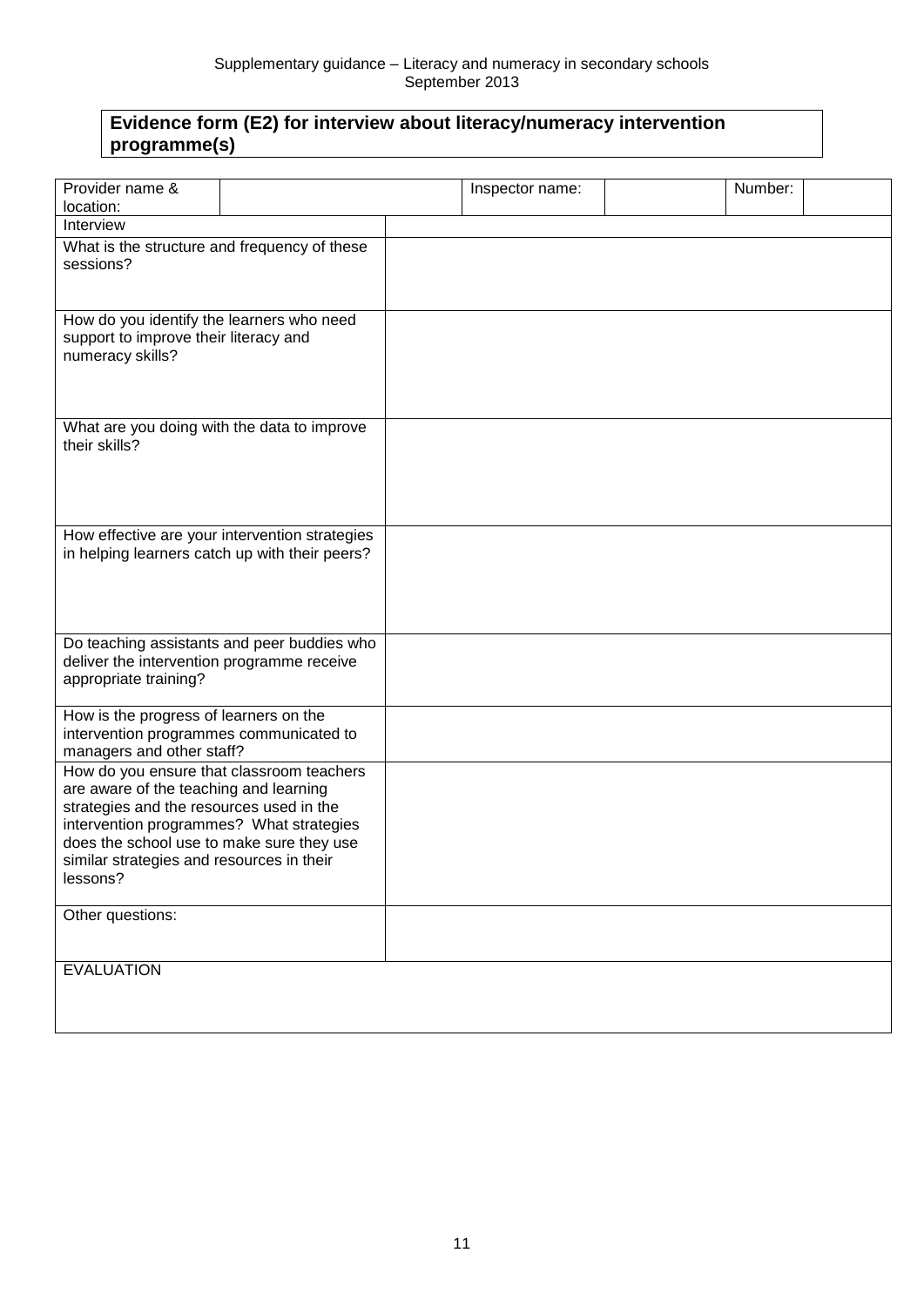## **Evidence form (E3) for listening to specific learners with a focus on literacy**

| Provider name &                                                                                                                                                                                                          |             | Inspector       | Number: |
|--------------------------------------------------------------------------------------------------------------------------------------------------------------------------------------------------------------------------|-------------|-----------------|---------|
| location:                                                                                                                                                                                                                |             | name:           |         |
| Interview                                                                                                                                                                                                                | Year groups | No. of learners |         |
| Are you making progress in<br>improving your reading and writing<br>skills?<br>How do you know?                                                                                                                          |             |                 |         |
| Do you know what you have to do<br>to improve your reading and writing<br>skills further?                                                                                                                                |             |                 |         |
| What kinds of reading do you do in<br>subjects?                                                                                                                                                                          |             |                 |         |
| Are you given frameworks, such as<br>sentence starters, or sample<br>layouts (eg of letters), to help you<br>improve the structure of your work?<br>Do you find these useful?                                            |             |                 |         |
| Can you think of examples where<br>you have read and written reports,<br>instructions/explanations, letters<br>and persuasive articles in subjects<br>other than English or Welsh first<br>language?                     |             |                 |         |
| Do subjects other than English or<br>Welsh first language help you<br>improve your spelling, punctuation<br>and the way you write sentences<br>and paragraphs?                                                           |             |                 |         |
| Are you given work to complete by<br>yourself/yourselves independently?                                                                                                                                                  |             |                 |         |
| Do you use the library and/or<br>internet or ICT for research? Is this<br>in particular lessons or at<br>lunchtime/after school? Are you<br>given any help in looking for<br>information and reading the<br>information? |             |                 |         |
| Do you use the library to choose<br>books to read? Are you<br>encouraged in school to read for<br>pleasure?                                                                                                              |             |                 |         |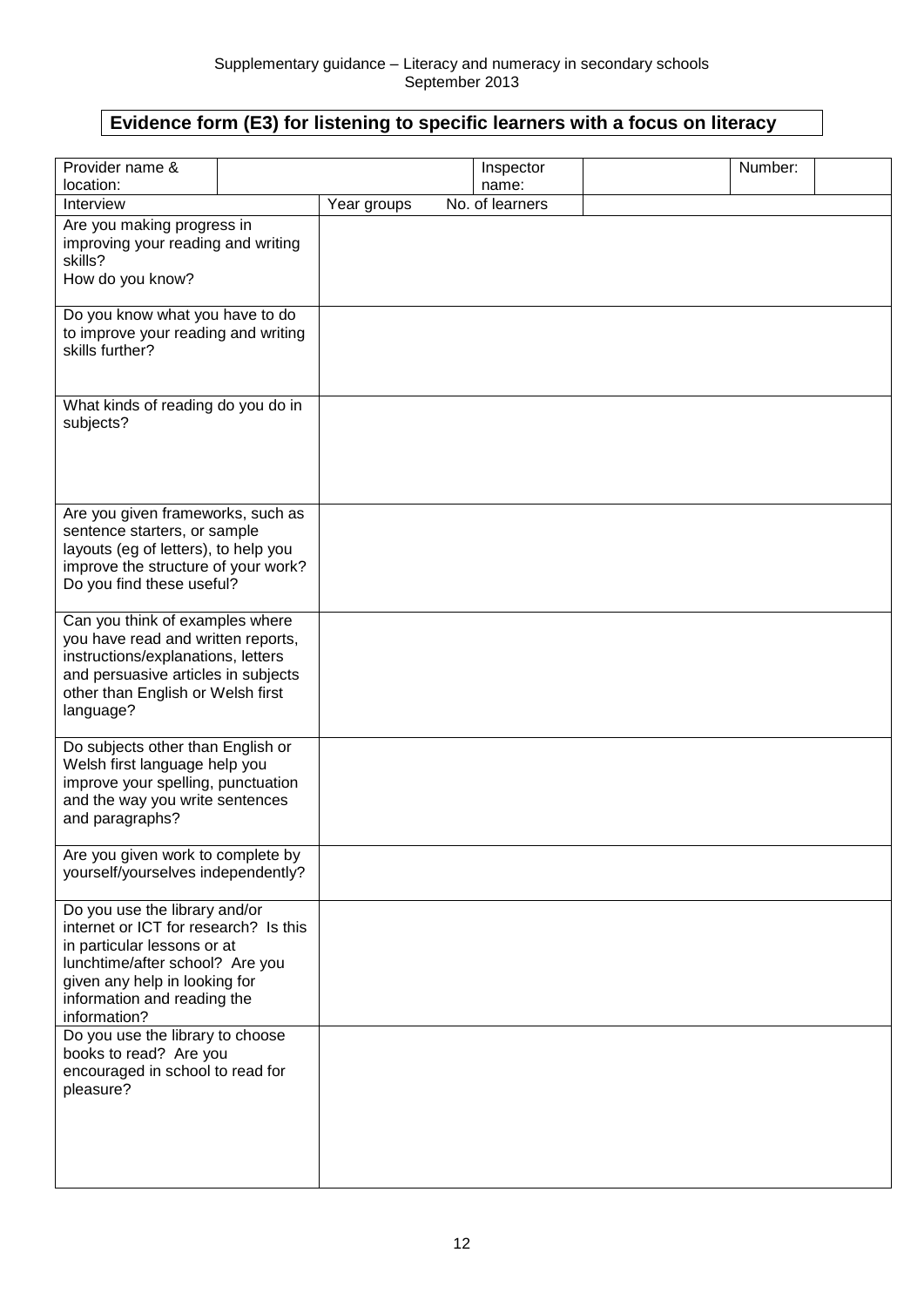| For those on intervention programmes:                                                                                                                                |  |
|----------------------------------------------------------------------------------------------------------------------------------------------------------------------|--|
| Do you enjoy being on an<br>intervention programme to support<br>your literacy?                                                                                      |  |
| Do you think you have made good<br>progress since being involved in the<br>programme?                                                                                |  |
| Has the programme helped you to<br>improve your reading and/or<br>writing?                                                                                           |  |
| Do any of your teachers use similar<br>resources to those used in the<br>intervention programme in other<br>lessons to help you with your<br>reading and/or writing? |  |
| For those who are no longer on intervention programmes:                                                                                                              |  |
| Did the intervention programme<br>help you to improve your skills in<br>reading and/or writing?                                                                      |  |
| Do you think you are making the<br>same progress in using your<br>reading and/or writing skills as<br>others in your class? If not, why<br>not?                      |  |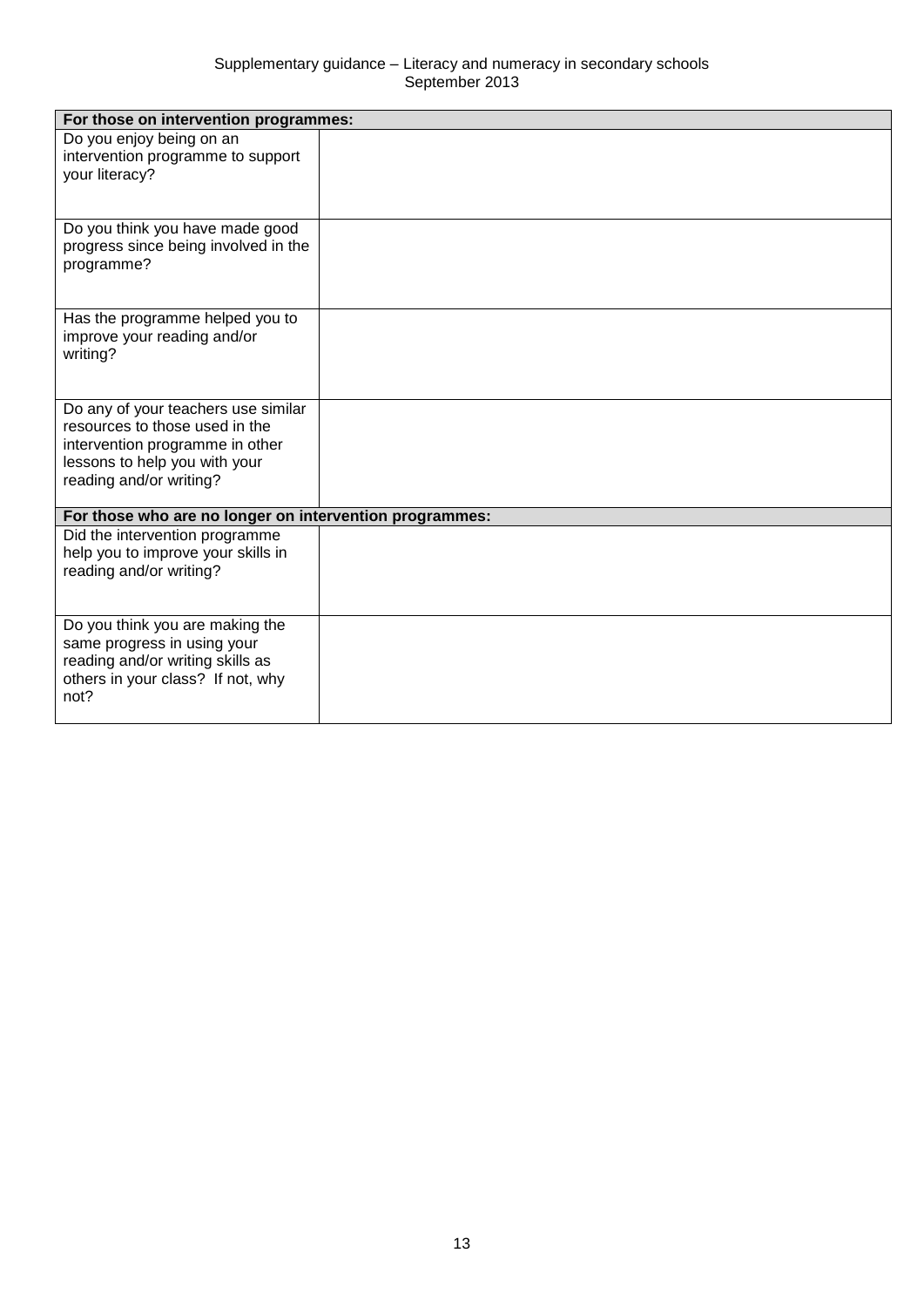## **Evidence form (E4) for listening to specific learners with a focus on numeracy**

| Provider name &                                                                                                                                                                                                                  |                                                         | Inspector name: | Number: |  |
|----------------------------------------------------------------------------------------------------------------------------------------------------------------------------------------------------------------------------------|---------------------------------------------------------|-----------------|---------|--|
| location:                                                                                                                                                                                                                        |                                                         |                 |         |  |
| Interview                                                                                                                                                                                                                        | Year groups                                             | No. of learners |         |  |
| Can you think of examples where you have<br>used mathematics such as number work,<br>graphs, shape, etc. in subjects other than<br>mathematics? Can you show me examples in<br>your exercise books?                              |                                                         |                 |         |  |
| How often do you use your number work in<br>other subjects?                                                                                                                                                                      |                                                         |                 |         |  |
| Do you feel confident to use your number<br>skills in these subjects? If not, can you think<br>of anything the teacher could do to help?                                                                                         |                                                         |                 |         |  |
| your number skills further?                                                                                                                                                                                                      | Do you know what you have to do to improve              |                 |         |  |
| When appropriate, are you able to use a<br>calculator to solve number problems?                                                                                                                                                  |                                                         |                 |         |  |
| For those on intervention programmes:                                                                                                                                                                                            |                                                         |                 |         |  |
| Is the intervention programme helping you<br>develop your number skills?                                                                                                                                                         |                                                         |                 |         |  |
| How has it helped? Has it improved your<br>confidence in your lessons?                                                                                                                                                           |                                                         |                 |         |  |
| to those used in the intervention programme<br>in other lessons?                                                                                                                                                                 | Do any of your teachers use similar methods             |                 |         |  |
|                                                                                                                                                                                                                                  | For those who are no longer on intervention programmes: |                 |         |  |
| Did the intervention programme help you to<br>improve your numerical skills?                                                                                                                                                     |                                                         |                 |         |  |
| Do you think you are making the same<br>progress in using your numerical skills as<br>others in your class? If not, why not?                                                                                                     |                                                         |                 |         |  |
| Are there occasions, in any subject, when<br>your understanding is hindered by your<br>uncertainty in applying specific numerical<br>techniques such as using percentages,<br>understanding graph work, using measures,<br>etc.? |                                                         |                 |         |  |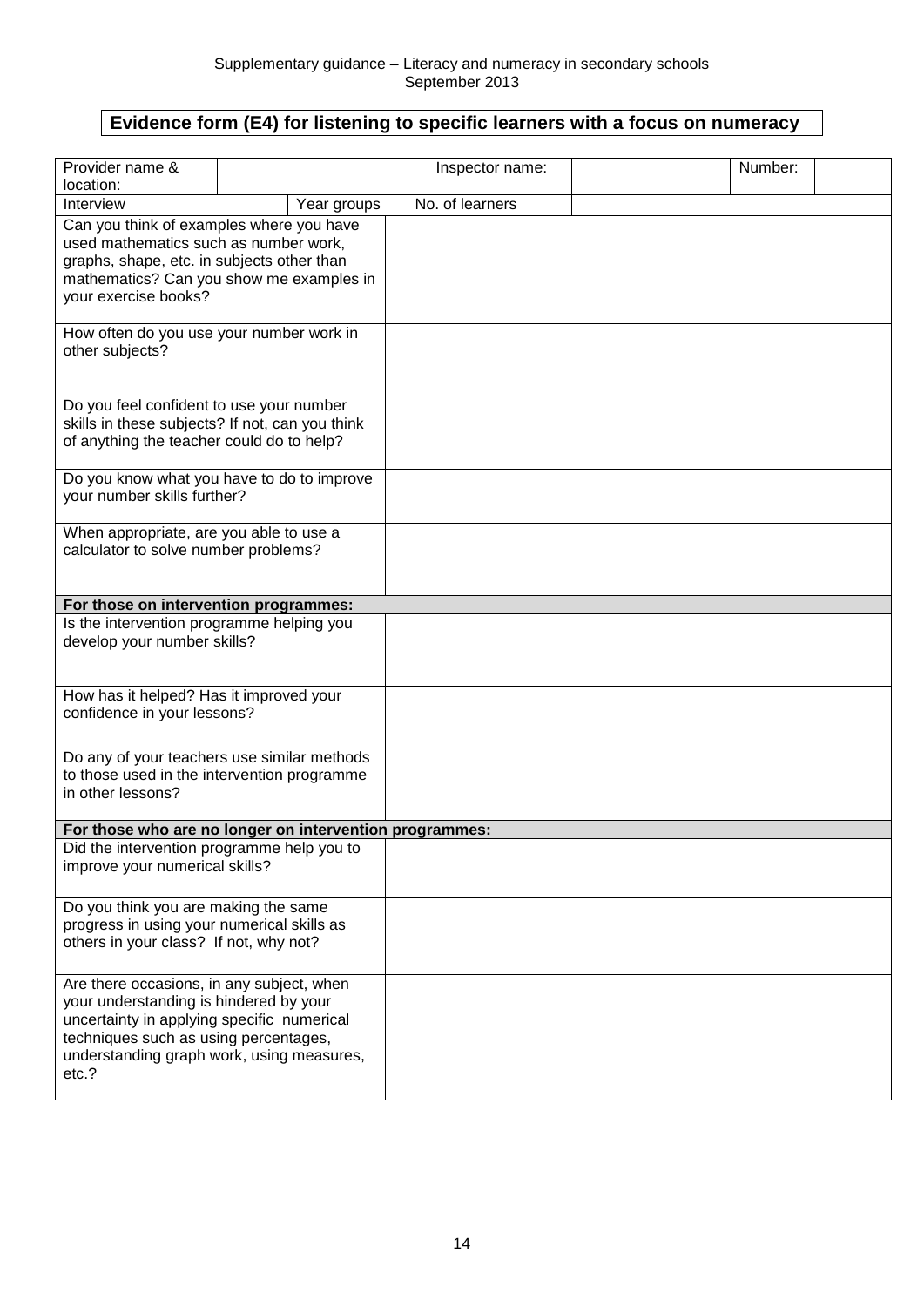## **Prompt forms**

#### **P1 Prompts for observing literacy and numeracy in lessons**

#### **Standards**

#### **Literacy**

How well do learners:

- listen and respond to others (making significant contributions to discussion, communicating clearly and effectively in a way that suits the subject, audience and purpose)?
- ask questions and think questions through for themselves?
- have a depth and breadth of understanding (understanding key concepts and ideas, making connections between different aspects of the work, understanding the big picture)?
- apply understanding to wider contexts, everyday life, new situation?
- locate, select and use information (selecting, summarising, identifying key points, synthesising information)?
- respond to ideas and information using complex reading skills, orally and in writing (identifying patterns, making inferences or prediction, drawing conclusions, discussing, considering a range of interpretations)?
- research answers from a range of sources, consider evidence and its reliability, weigh up pros and cons, cope with the demands of reading and writing tasks/activities?
- organise and present ideas and information clearly/effectively in their writing (planning, proof-reading, editing/revising work)?
- write accurately (spelling, punctuation, grammar, vocabulary, matching style to purpose and audience); demonstrate a range of good extended writing, creative work, different non-fiction text types and problem-solving?
- from different groups respond (boys and girls, different ability groups and disadvantaged learners)?

#### **Numeracy**

How well do learners:

- identify and use an efficient strategy for calculations including, mental methods, written methods and use of a calculator?
- explain their thinking to show their understanding of number processes and concepts?
- demonstrate they have a secure knowledge and understanding of number facts (for example, place value, equivalence of decimals and fractions, ordering decimals)?
- demonstrate a sound understanding of calculation methods (for example tables, bonds, mental and written methods and efficient use of a calculator) and calculate accurately?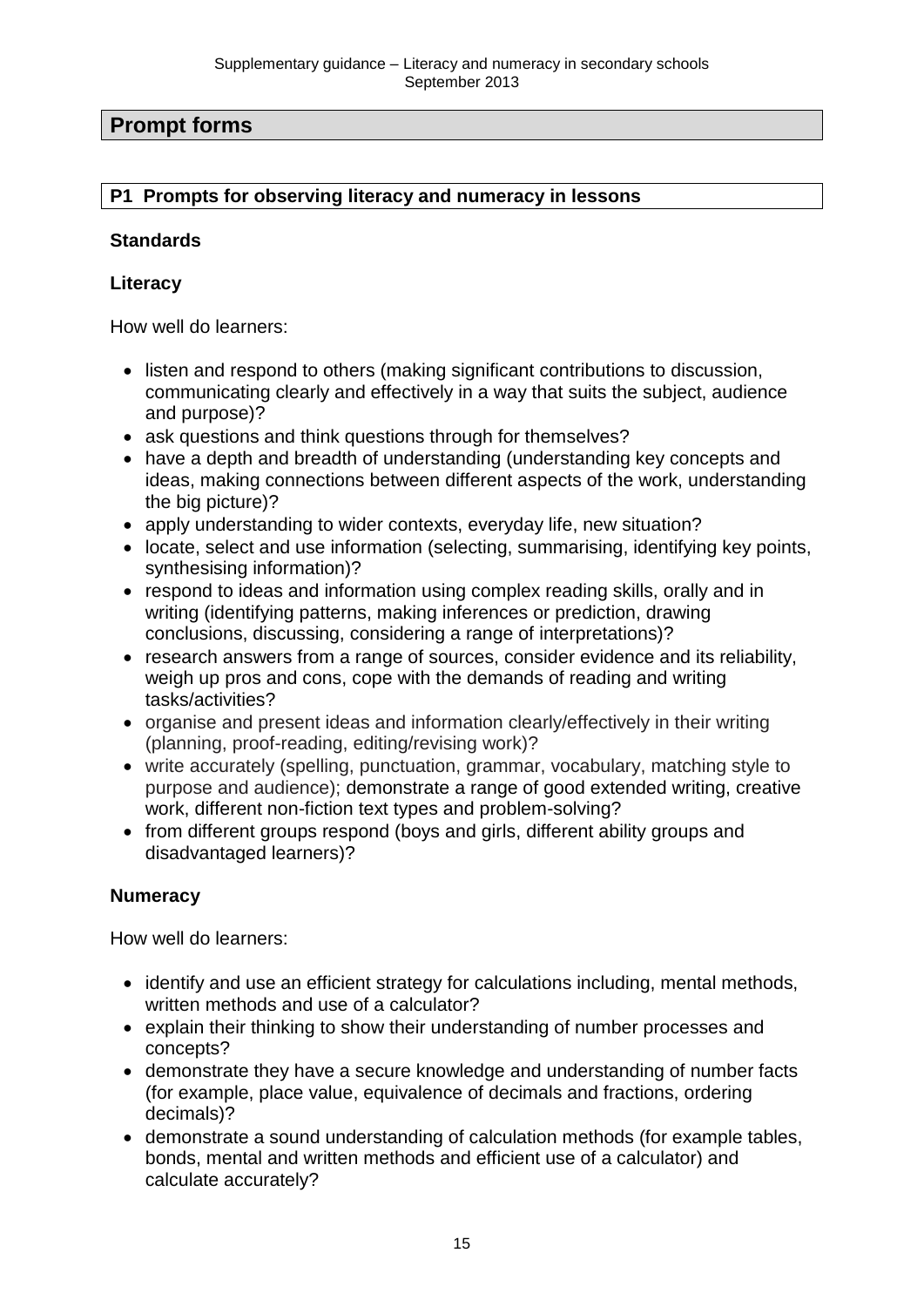- demonstrate an awareness of shape, scale, size and position?
- evaluate data to make informed decisions? Are pupils able to collect, organise and analyse data effectively?
- apply their skills accurately when working independently and with others?
- evaluate their solutions?
- cope with the mathematical demands made in the subject?
- draw on skills and concepts learned previously?

#### **Aspects of good practice in teaching**

How well do teachers:

- plan well for literacy and numeracy provision and clear progression (e.g. provide progressively more challenging activities in key stage 3 which build on learners' prior experiences and extend their skills)?
- demonstrate good use of language to help the development of learners' numeracy, reading and writing skills?
- use role-play, drama and collaborative group work before writing to extend learners' thinking?
- use probing questions to improve learners' understanding?
- encourage pupils to talk about and explain their work, look for patterns, interpret and draw valid conclusions?
- ask pupils to explain their thinking and help them to elaborate on their answers and make learning connections (eg between types of numbers - fractions, decimals and percentages)?
- encourage paired and group reading, which helps 'active' participation in literacy and numeracy activities?
- develop learners' higher-order reading skills (in helping learners to use their comprehension and information retrieval skills to gain and synthesise information from a range of texts, charts, tables, graphs etc, skimming, scanning, inference, deduction, prediction)?
- directly teach reading and writing skills for particular tasks (for example developing learners' proof-reading and re-drafting skills; helping in spelling subject-specific terminology; using scaffolding/modelling to support development of writing skills; and giving specific guidance on how to develop and apply dual literacy skills)?
- make effective use of 'buddy' systems where learners read each other's work and edit for accuracy?
- how well does the environment of the classroom celebrate and promote literacy and numeracy skills (eg displays of subject-specific vocabulary; model responses for numeracy and writing tasks)?
- identify opportunities to support pupils' number skills and mental agility?
- use technology, including tablet computers, calculators and spreadsheets, in appropriate and effective ways?
- make connections?
- use the number system and appropriate methods to improve accuracy in measurement, calculation and graphical work?
- use mathematical information to improve pupils' reasoning and problem-solving skills?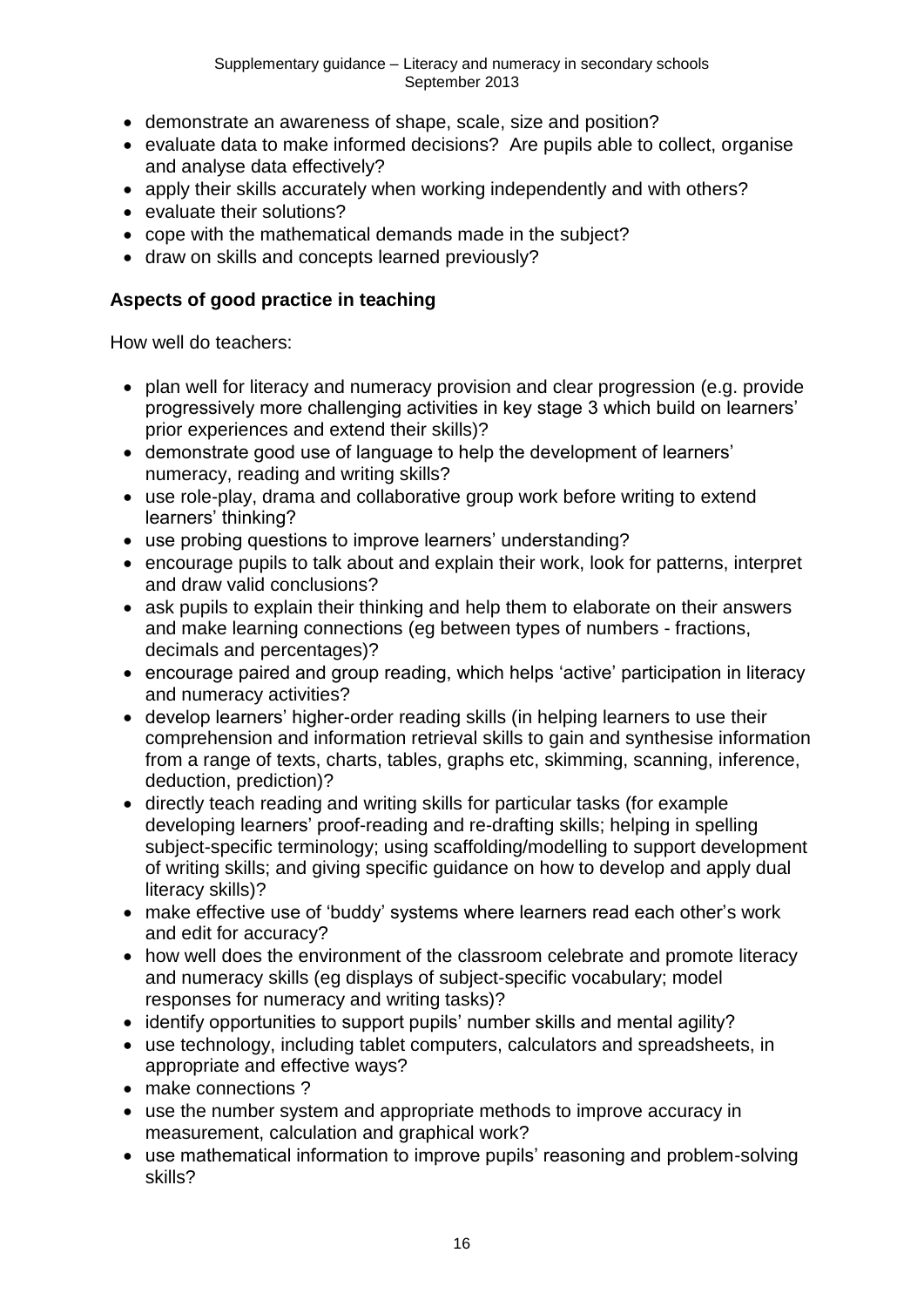#### **P2 Questions for the senior manager overseeing the literacy and numeracy co-ordinators**

#### **Select the most appropriate questions according to lines of inquiry:**

| 1.1.4 | What is your view on standards of literacy and numeracy in the school?                                                                                                                                                                           |
|-------|--------------------------------------------------------------------------------------------------------------------------------------------------------------------------------------------------------------------------------------------------|
| 2.1   | What actions have you taken to promote the development of literacy and<br>numeracy throughout the school? How are you planning to develop learners'<br>skills?                                                                                   |
| 2.1   | How well is this literacy and numeracy work co-ordinated and managed?<br>What is the impact of the school's literacy and numeracy policy in helping<br>learners to develop skills systematically, over time and in a broad range of<br>contexts? |
| 2.1   | How are you planning to develop pupils' literacy and numeracy skills<br>progressively with reference to the national Literacy and Numeracy<br>Framework?                                                                                         |
| 2.1   | Are there any barriers preventing pupils developing good literacy and<br>numeracy skills?                                                                                                                                                        |
| 2.1   | How do you ensure the curriculum provides appropriate opportunities for<br>learners to develop their skills?                                                                                                                                     |
| 2.2.2 | How do you track and monitor pupils' progress in literacy and numeracy?                                                                                                                                                                          |
| 2.2.2 | Is information on pupils' skills developments shared effectively between key<br>stages?                                                                                                                                                          |
| 3.2.1 | How do you review and evaluate the impact of your literacy and numeracy<br>policy?                                                                                                                                                               |
| 3.4   | What training and support have all staff received to improve literacy and<br>numeracy?                                                                                                                                                           |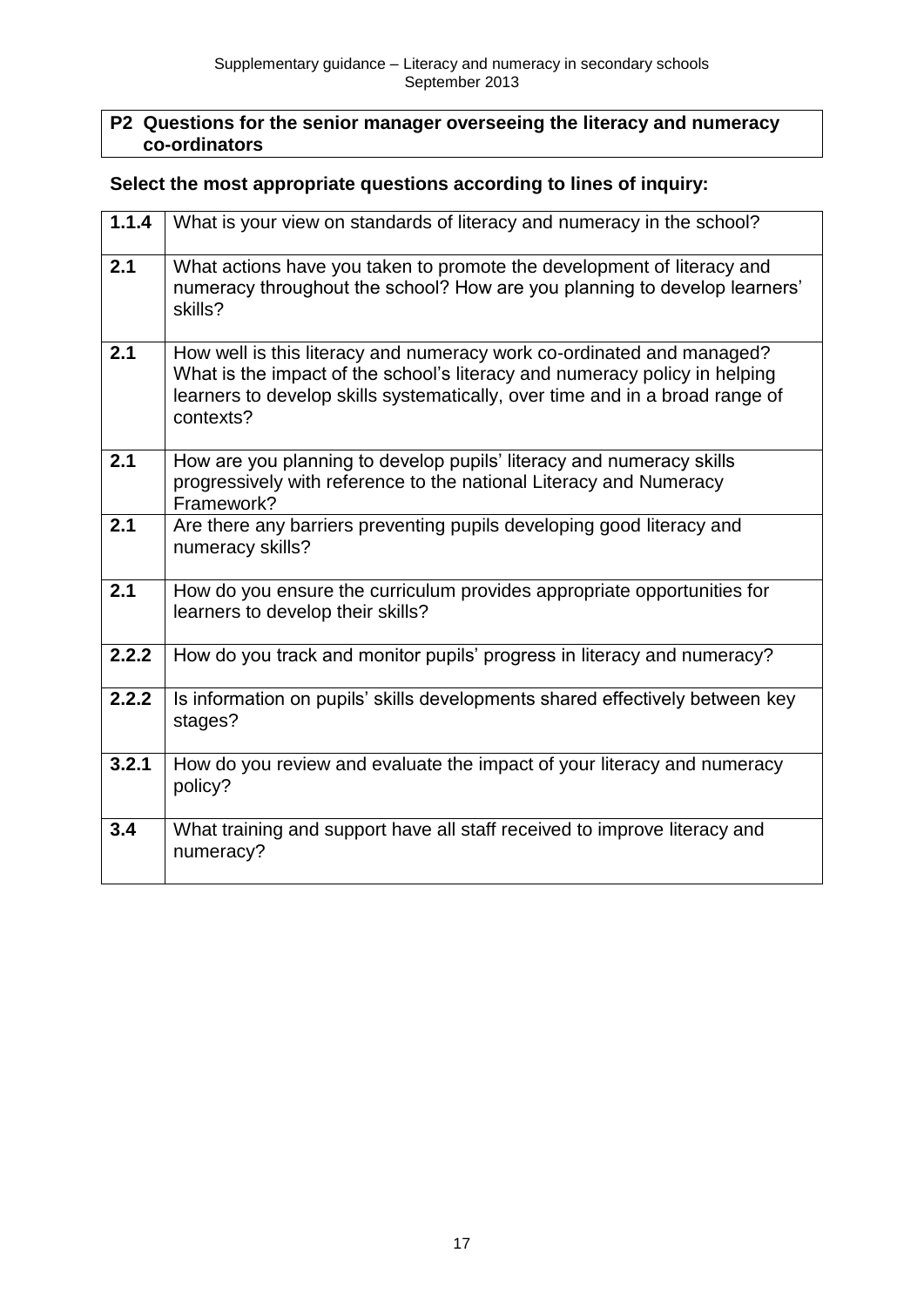## **P3 Questions on literacy and numeracy for interviews with middle managers**

## **Select the most appropriate questions, according to lines of inquiry:**

| 2.1              | How well do you plan opportunities for learners to apply and improve their<br>literacy and numeracy skills?                                                                                           |
|------------------|-------------------------------------------------------------------------------------------------------------------------------------------------------------------------------------------------------|
| 2.1              | How are you using the national Literacy and Numeracy Framework in<br>planning opportunities to develop pupils' literacy and numeracy skills?                                                          |
| $\overline{2.1}$ | How well do you work with the English/Welsh and mathematics departments<br>to agree common teaching and learning strategies for literacy/numeracy?                                                    |
| 2.1              | What factors are preventing pupils developing good literacy and numeracy<br>skills?                                                                                                                   |
| 2.2.1            | Do staff in your subject area understand how best to support those with low<br>literacy and numeracy skills?                                                                                          |
| 2.2.1            | Are you aware of the teaching and learning strategies and the resources<br>used in the literacy and numeracy intervention programmes? Do you use<br>similar strategies and resources in your lessons? |
| 2.2.1            | How well do you provide sufficient challenge for more able and talented<br>learners in literacy and numeracy?                                                                                         |
| 2.2.2            | Explain how you support pupils' literacy and numeracy skills in your marking<br>and assessment of their work?                                                                                         |
| 3.2.2            | What impact has the whole-school literacy/numeracy policies had in<br>improving learners' literacy and numeracy skills in your subject area?                                                          |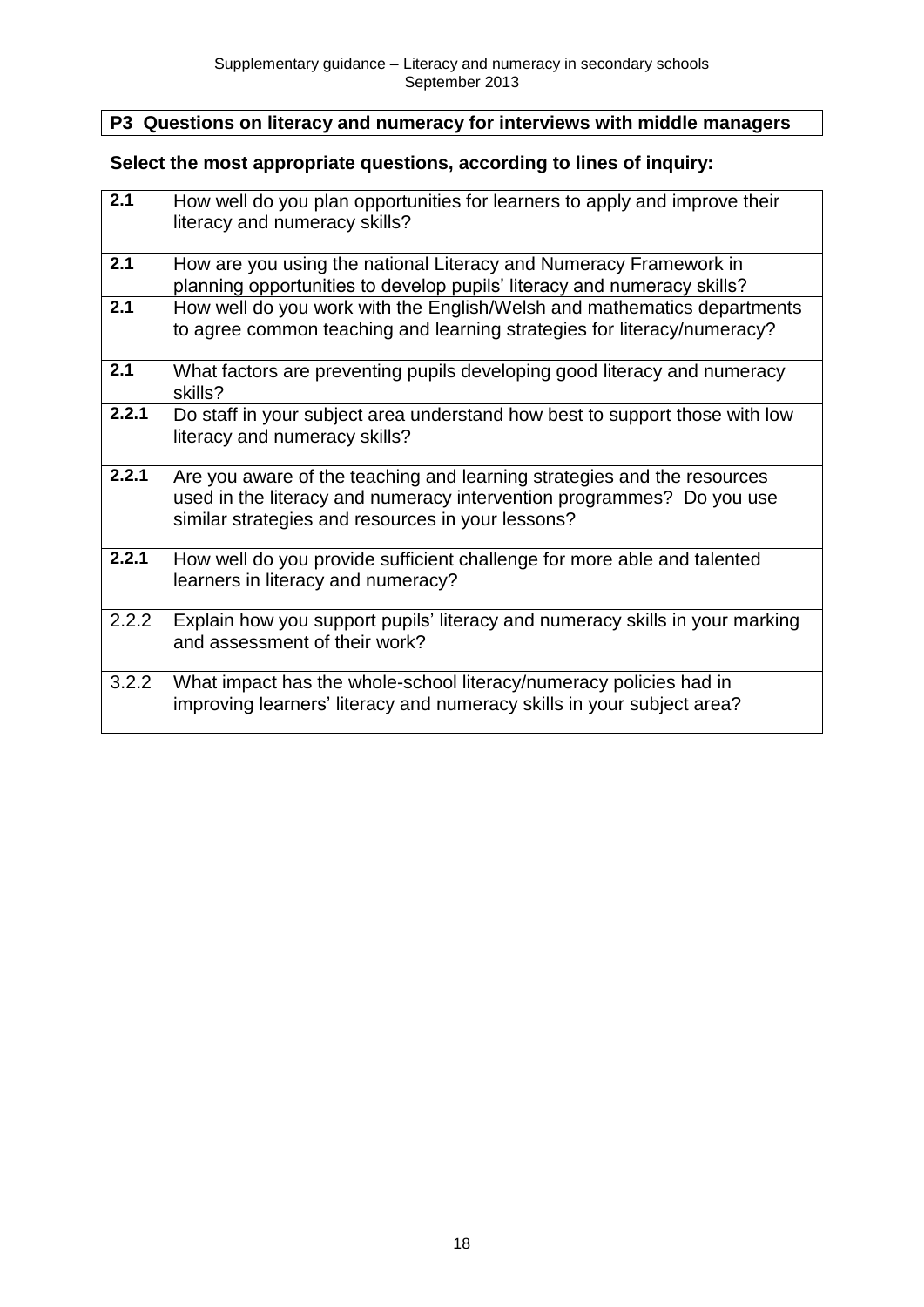## **P4 Questions for the literacy/numeracy co-ordinator**

## **Select the most appropriate questions according to lines of inquiry:**

| 1.1.4 | What is your view of standards of literacy and numeracy in the school?                                                                                                              |
|-------|-------------------------------------------------------------------------------------------------------------------------------------------------------------------------------------|
| 1.1.4 | How much difference are you making to learners' progress and development,<br>in particular pupils involved in intervention and support programmes?                                  |
| 2.1   | How do you plan to raise standards in literacy and numeracy?                                                                                                                        |
| 2.1   | How do you identify and map skills and develop them progressively?                                                                                                                  |
| 2.1   | How are you using the national Literacy and Numeracy Framework to<br>develop these skills progressively?                                                                            |
| 2.1   | What is the impact of the school's literacy and numeracy policy in helping<br>learners develop skills systematically, over time and in a broad range of<br>contexts?                |
| 2.1   | What factors are preventing pupils from developing good literacy and<br>numeracy skills?                                                                                            |
| 2.1   | What is the format and frequency of intervention sessions?                                                                                                                          |
| 2.2.2 | Do you know how well learners are progressing, including those receiving<br>targeted support or the more able?                                                                      |
| 2.2.2 | How do you identify the learners who need support to improve their literacy<br>and numeracy skills?                                                                                 |
| 2.2.2 | How is the progress of learners on the intervention programmes<br>communicated to managers and other staff?                                                                         |
| 3.2.1 | How do you ensure that all staff teach literacy and numeracy skills<br>consistently?                                                                                                |
| 3.2.2 | How effective are your intervention strategies in helping learners catch up<br>with their peers? How do you review and evaluate the impact of literacy and<br>numeracy initiatives? |
| 3.2.2 | How do you ensure that classroom teachers are aware of the teaching and<br>learning strategies and the resources used in the intervention programmes?                               |
| 3.3.1 | What are you doing to improve the development of pupils' skills during<br>transition from key stage 2 to key stage 3 and from key stage 3 to key stage<br>4?                        |
| 3.4   | What training do you provide for support staff, learning coaches and other<br>mentors so there is a consistent approach to the development of pupils'<br>skills?                    |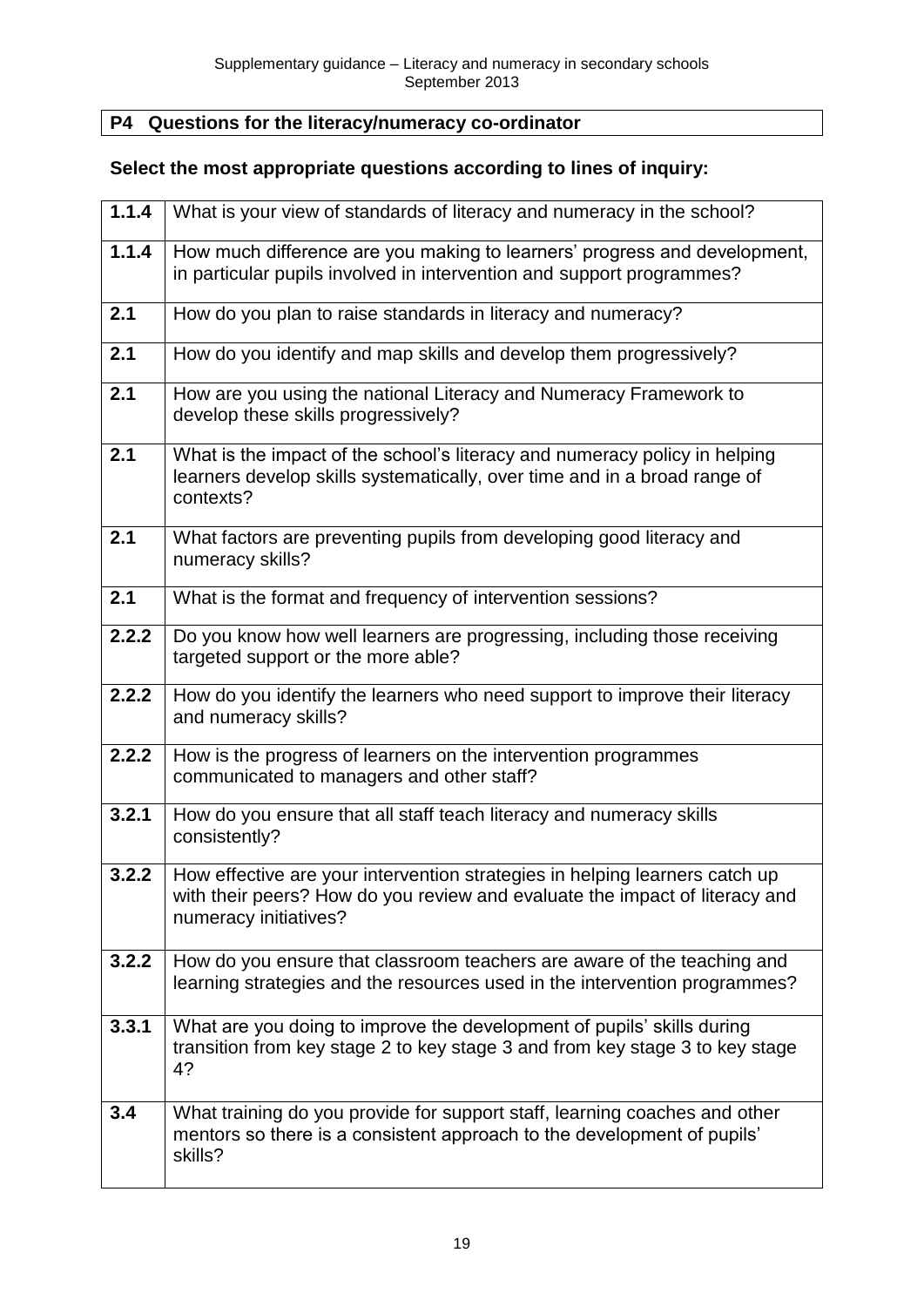#### **P5 Lay inspector prompts for literacy**

#### **Interview librarian/senior teacher responsible for resources**

#### **2.4 Learning environment**

Reading resources

- Ask about the range of reading resources available to all learners is there a wide range of books and non-book information sources, including non-fiction and media, appealing to boys as well as girls?
- What criteria are used to buy resources?

Use of the library

- How often do learners use the library for research and for enjoyment?
- Do staff in all subject areas use the library to extend the work that learners do in class?
- What help do you give learners to find information and read?
- How is the library used outside lesson times?
- Is the library regularly and successfully involved in supporting and promoting school initiatives to motivate learners to read and develop their literacy skills (for example homework clubs, reading circles, shadowing the Carnegie Medal book award, TES Lit Quiz, and young writers' groups)?
- Is the library linked to local library services or used by the wider community?

#### **During tour of school**

- Does the library have accommodation that is attractive and accessible to learners in and out of school hours?
- Observe in classrooms and the corridors to judge how well the environment celebrates and promotes literacy skills (eg through displays of subject-specific vocabulary, modelled responses for writing tasks).

#### **Whole-school literacy: questions could be asked by RI/lead for 2.1.2 and 3.1**

- Do you have a good understanding of the literacy levels of learners so that reading materials are pitched at the right level to meet the needs and interests of all learners?
- How effective are your links with subiect leaders and the literacy co-ordinator to ensure that reading resources are suitable for all learners and help them to make progress?
- What is your involvement with the school's literacy policy and strategies? Is the library central to the school's drive to foster reading for pleasure and for learning?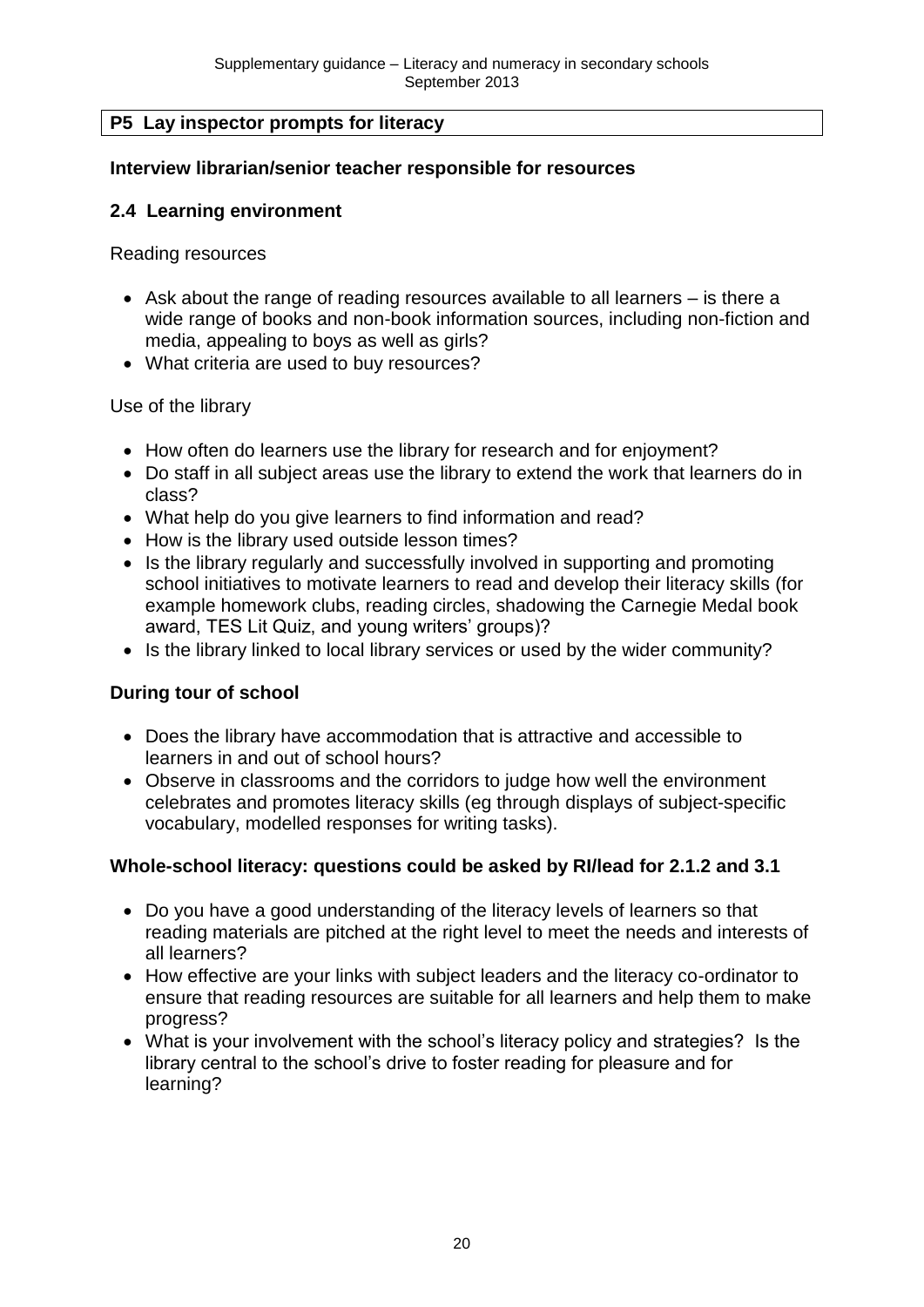#### **P6 Prompts for all inspectors to consider in a bilingual or Welsh-medium school**

Inspectors should consider the questions below when inspecting and reporting on pupils' ability to switch from one language to another, applying their Welsh and English literacy skills across the curriculum.

## **1.1 Standards**

- Do pupils who join the school with little or no previous competence in Welsh achieve well?
- Do pupils have a good grasp of subject terminology in Welsh in subjects across the curriculum?
- Are pupils developing increasing confidence in using dual literacy skills, particularly in switching between languages?
- Are pupils confident and competent in using Welsh in a range of situations beyond their Welsh lessons?

#### **2.1 Learning experiences**

• Is there continuity between and across key stages in terms of pupils' experiences in Welsh and the extent of Welsh-medium provision?

## **2.2 Teaching**

• Do teachers provide good opportunities and support to develop pupils' dual literacy skills?

## **2.4 Learning environment**

• How well are bilingual displays and key terminology used to reinforce pupils' dual literacy skills?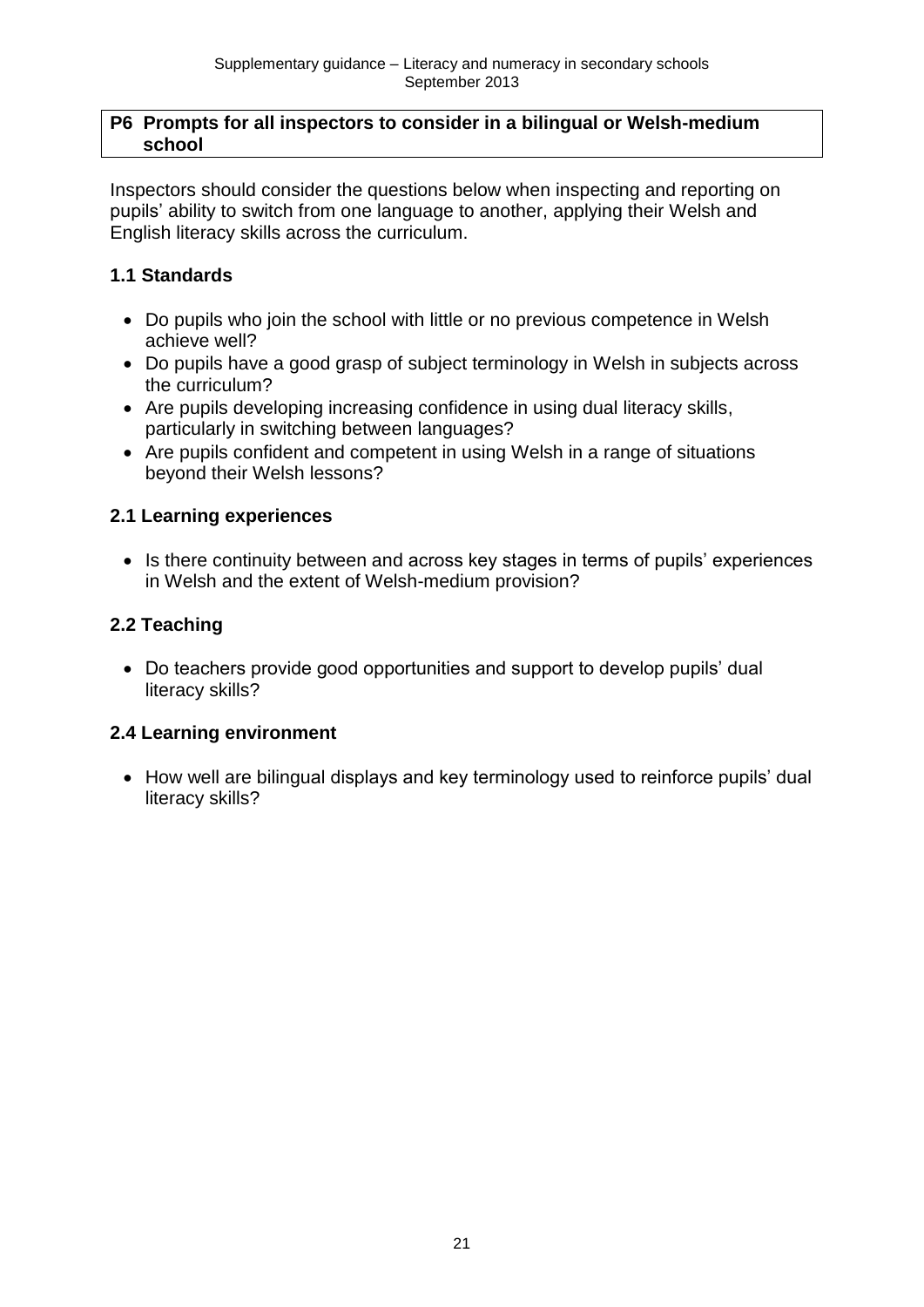#### **P7 Questions to ask in relation to English as an additional language**

#### **1.1/1.4 Standards/skills**

- Do pupils with EAL attain standards in line with their ability and/or stage of language acquisition?
- Do pupils apply their literacy skills in work across the curriculum in line with their ability and/or stage of language acquisition?

#### **2.1 Meeting the needs**

- Is there a whole school policy for supporting pupils who learn English as an additional language (EAL), and, if so, is it implemented consistently?
- Do EAL pupils have full access to the curriculum?
- How are in-class and withdrawal sessions, where applicable, structured to meet the specific needs of EAL pupils?
- How does the school meet the needs of EAL pupils when no specific support teaching is available?

## **2.2 Teaching**

- Do staff use information about the languages spoken by the pupils?
- How does the school use pupils' first language to support learning?
- How effective is the liaison between EAL staff and mainstream staff?
- How does the school target the success of its EAL provision?
- Does the tracking include an analysis of attainment/achievement?
- Do staff use information to identify targets for improvement in standards and provision?

## **2.3 Care, support and guidance**

• How does the school assess the needs of EAL pupils when they may be considered as also having additional learning needs, for example, special educational needs or when they are more able and talented?

## **2.4 Learning environment**

• Is the environment welcoming for EAL pupils?

## **3.2 Involvement in professional development**

 What training have mainstream staff undertaken to help them understand the learning needs of pupils with EAL?

#### **3.3 Partnerships**

 Does the school provide translations of school letters and documents in community languages? If not, how does it communicate with parents who have little or no English/Welsh first language?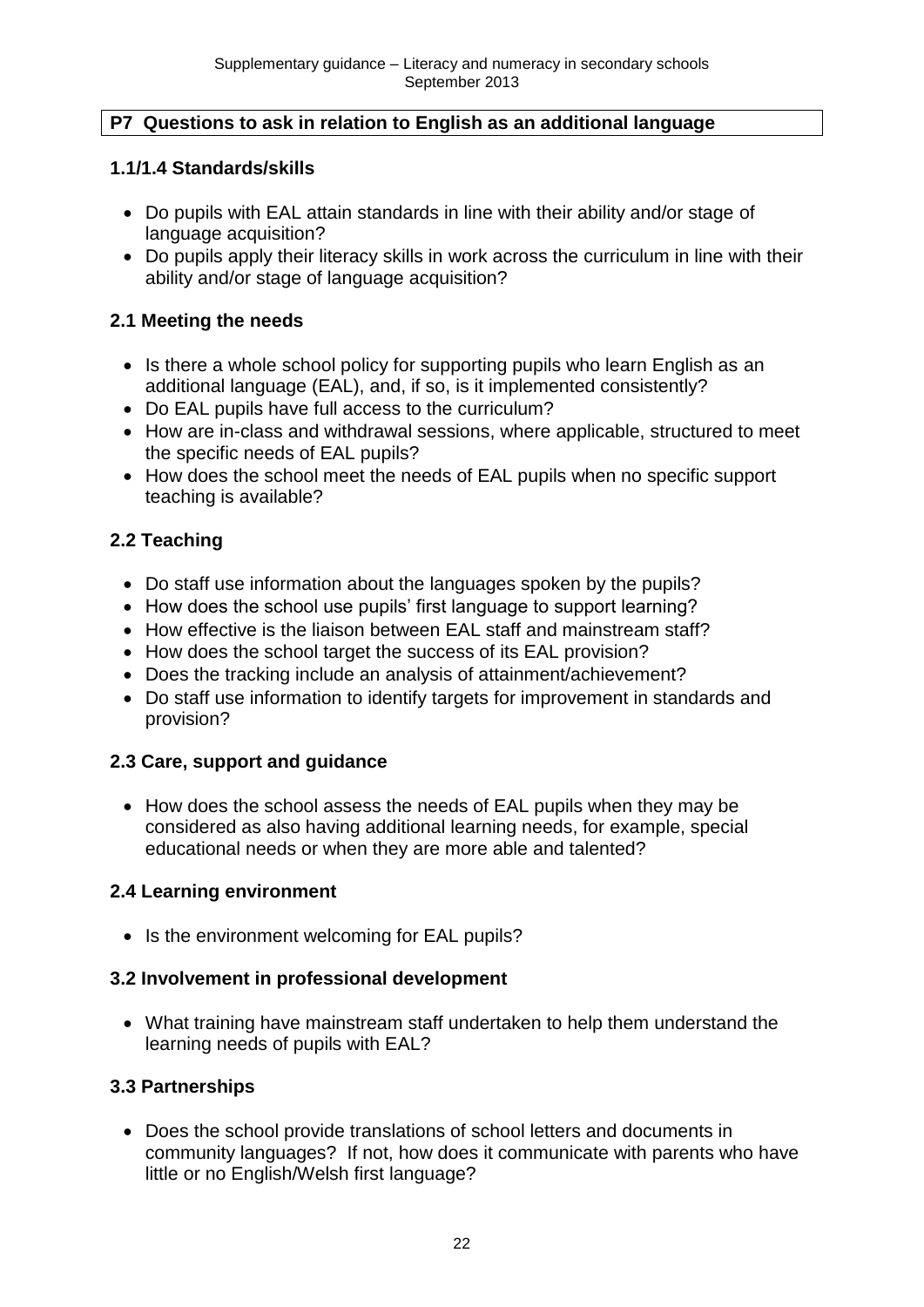## **Annex 1: Good practice in the leadership and management of literacy and numeracy**

This is shown in schools where:

- the headteacher is directly involved in driving up standards in skills to give status to the work throughout the school and to ensure it is a whole-school priority;
- there is a whole-school literacy and numeracy strategy and a senior manager responsible for literacy for numeracy throughout the school;
- leaders and managers make certain that there are high expectations for pupils' achievement, expressed as challenging individual, class and whole school targets;
- developing pupils' literacy and numeracy skills is a regular part of the school development plan and where managers maintain a well-informed overview of literacy and numeracy work;
- senior managers have a well-planned programme to review and evaluate the impact of literacy and numeracy initiatives and where they use the findings to plan for further improvement;
- staff with leadership responsibilities have allocated time to plan with all staff, provide support, monitor and review and report on literacy and numeracy to the senior management team and governors;
- senior managers regularly review and sample pupils' work and feedback findings to all staff;
- all key staff have a sound knowledge of the learning and teaching of literacy and numeracy;
- staff receive regular and relevant training for teaching skills and are involved in literacy and numeracy initiatives;
- the school uses a wide range of intervention strategies that have a proven track record so that pupils can be helped to catch up with their peers;
- there is good deployment of support staff so that they make a full contribution to supporting pupils' skills;
- there are strong links between secondary schools and their partner primary schools so that pupils' transition is seamless; and
- there is frequent monitoring and thorough evaluation to make certain that the learning and teaching of skills are as good as they can be.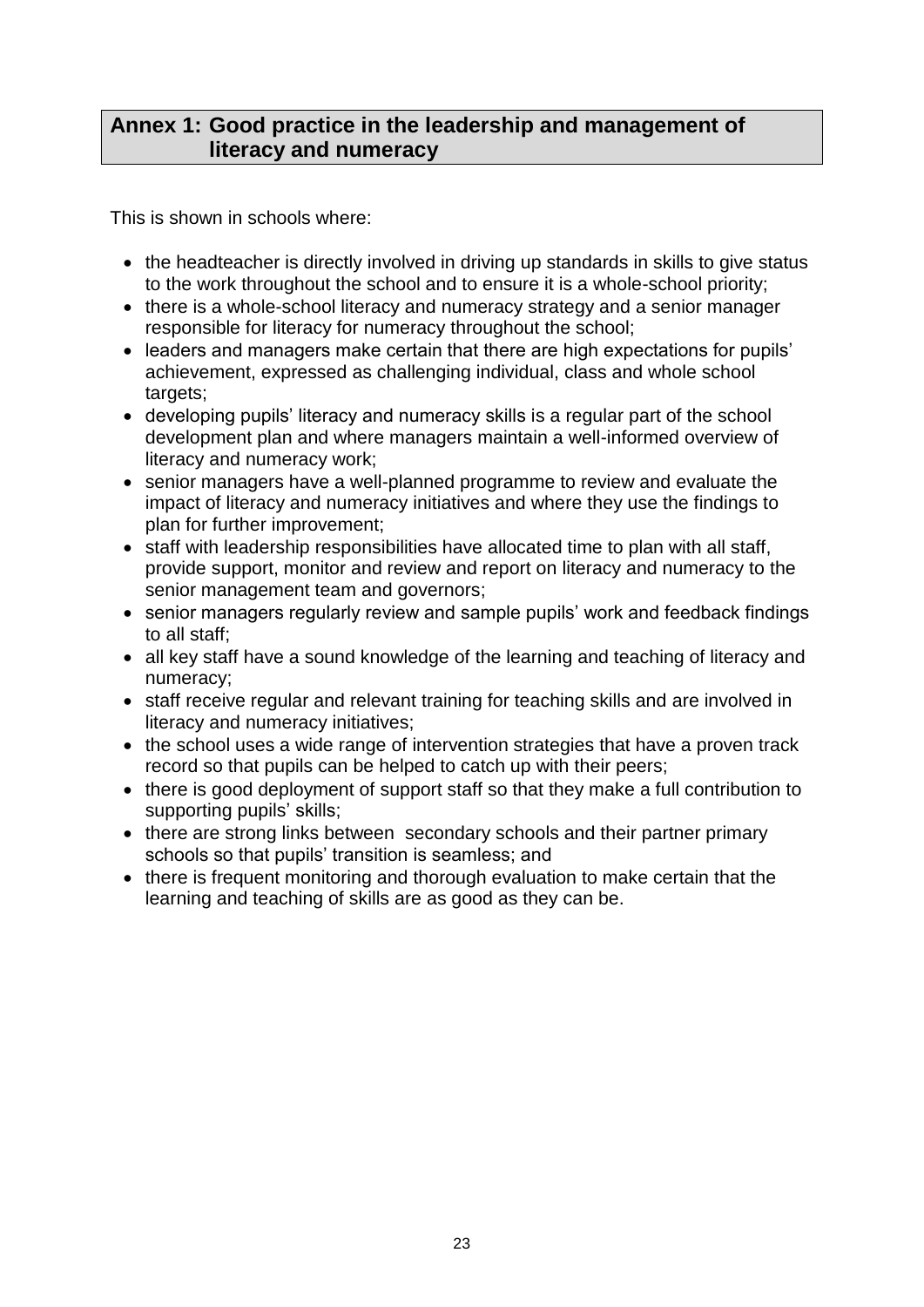## **Annex 2: Overview of good practice in provision for literacy**

In **key stage 3**, pupils should build on the skills, knowledge and understanding acquired in their primary schools. In **key stage 4**, pupils should build on the skills acquired and developed in key stage 3. There should be a balanced and progressively challenging approach to developing good literacy skills in every subject area.

#### **Good planning for oracy is shown in schools where:**

- there is an extended range of opportunities for using oracy so that pupils rehearse their work before completing reading and writing tasks, as well as strategies such as 'talk partners' and role play;
- oracy, is integrated with reading and writing into high quality schemes of work that includes clear teaching objectives and the specific knowledge, understanding and skills that pupils should gain
- there are opportunities for pupils to talk about their own and others' writing and understand how language is used for effect; and
- drama and collaborative group work are used to encourage pupils to express their opinions and extend their thinking ;

#### **Good planning for reading is shown in schools where:**

- pupils' fluency and accuracy in reading is developed;
- a **range of approaches** is used to improve pupils' fluency and comprehension skills: such as **shared and group reading**; **guided reading** (the teacher models ways of exploring texts to test pupils' reading strategies by clarifying, predicting, asking open-ended questions and summarising); and **paired reading** (working with a partner reading at a similar ability level or older child reading with a younger child);
- a wide range of interesting and varied texts (poetry, prose, drama, non-fiction and media texts) are chosen to encourage pupils' personal response and extend their understanding;
- staff provide reading lists and initiatives that encourage pupils to read independently and to explore a wide range of books beyond their favourite authors and kinds of texts;
- there are progressively more challenging texts in key stage 3, which build on pupils' prior reading experience and extend their reading skills;
- pupils' higher-order reading skills (moving up from locating facts, using inference and deduction to evaluating and analysing the content and style of texts) are progressively developed;
- pupils are encouraged to read for different purposes through strategies such as skimming, scanning and marking the text, as well as making alternative interpretations and using note-making grids to research from different sources;
- there is good attention made to the development of library and information retrieval skills and staff plan regular opportunities for pupils to use school and public libraries and the internet for pleasure and research; and
- a wide range of information retrieval strategies is used, including information and communication technology (ICT) effectively to select and organise information.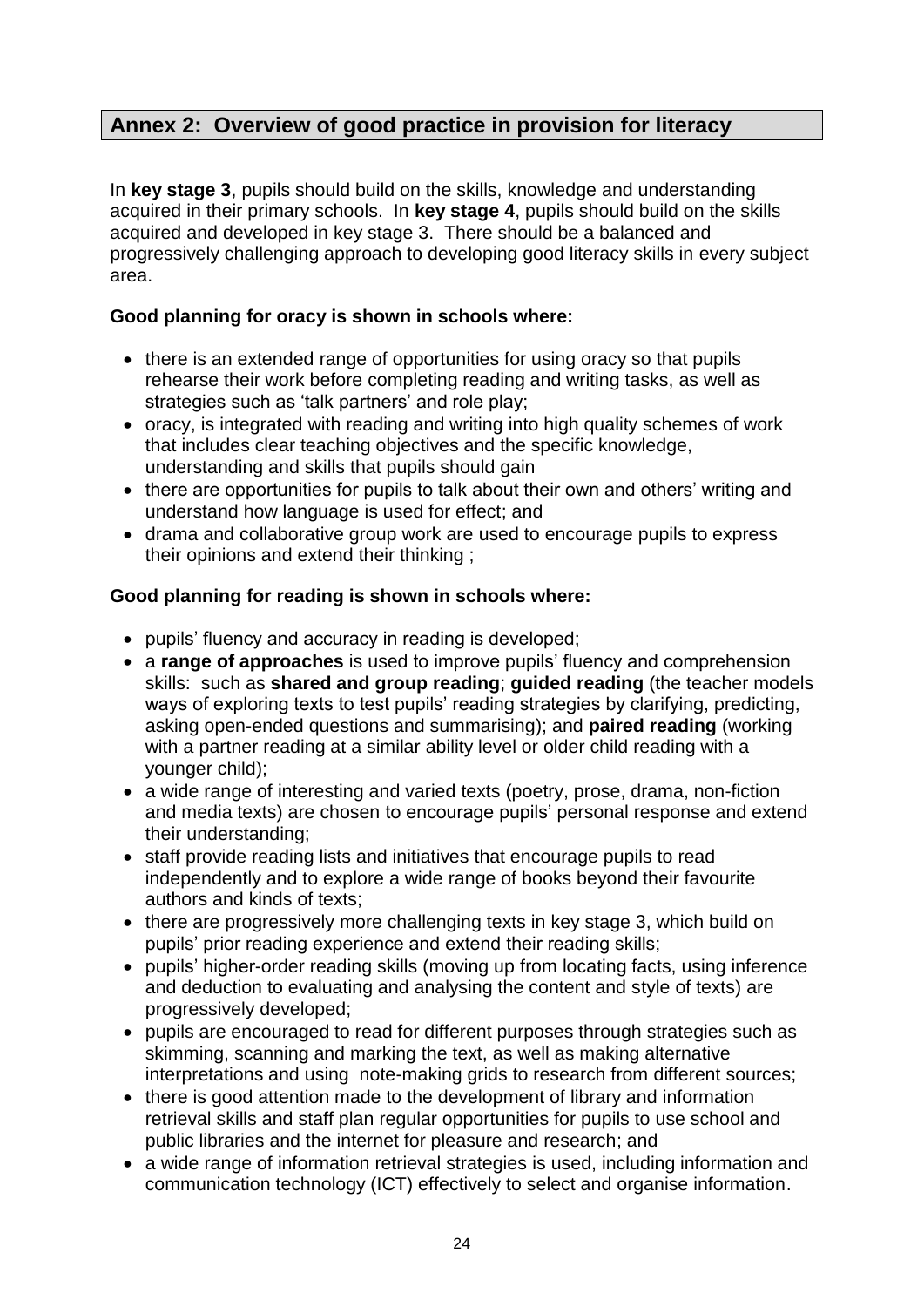#### **Good planning for writing is shown in schools where:**

- at all stages, planning includes writing for in different forms and for purposes and audiences and pupils write in response to a wide range of stimuli;
- in key stage 3, work focuses on the stylistic features and characteristics of different kinds of writing, including informal and formal modes of writing;
- there is progressive development of the skills pupils need to express and organise ideas, using different sentence structures, paragraphing and layout of texts;
- there is a focus on words and their meaning so that pupils learn to extend their vocabulary and to express themselves with increasing precision;
- there are opportunities for pupils to talk about their own and others' writing and understand how language is used for effect;
- shared and guided writing is developed (through teacher demonstration, and class discussion), to support pupils' independent writing skills;
- attention is given to planning extended writing, including drafting, revising, proofreading and polishing pieces of written work, using ICT where appropriate;
- there is a focus on dictionaries, word walls and strategies to understand subjectspecific vocabulary and extend pupils' vocabulary; and
- there is a focus on accurate punctuation and grammar, and on developing a range of strategies for spelling.

#### **What would you expect to see?**

- A rich and dynamic literacy environment where speaking and listening, reading and writing are all given high status;
- Plenty of good-quality opportunities for pupils to show high-order reading skills and good quality writing in all areas of the curriculum;
- Good quality displays of a wide range of texts illustrating the forms and purposes of writing, and pupil-generated examples celebrating best work;
- The use of drama and role-play and approaches such as hot-seating;
- Practitioners who are good language role models for speaking and listening, reading and writing;
- Practitioners who support the development of good literacy skills in all areas of the curriculum, for example by using a common vocabulary and marking policy consistently, and teaching the conventions of different kinds of writing used in their subjects;
- The specific aspects of reading and writing to be developed progressively throughout the school are clearly identified so that staff know which skills are to be taught and when; and
- The development of reading and writing skills is strongly embedded in all areas of learning/subject schemes of work and lesson plans.

#### **Teachers of English/Welsh first language should:**

- provide a good coverage of a rich and wide range of literary and non-literary texts and media across different genres and forms to develop reading and writing to high levels;
- be aware of the range of writing for different purposes used in other subjects and provide assistance and advice to other departments, so that a consistent approach is used in all subjects where appropriate; and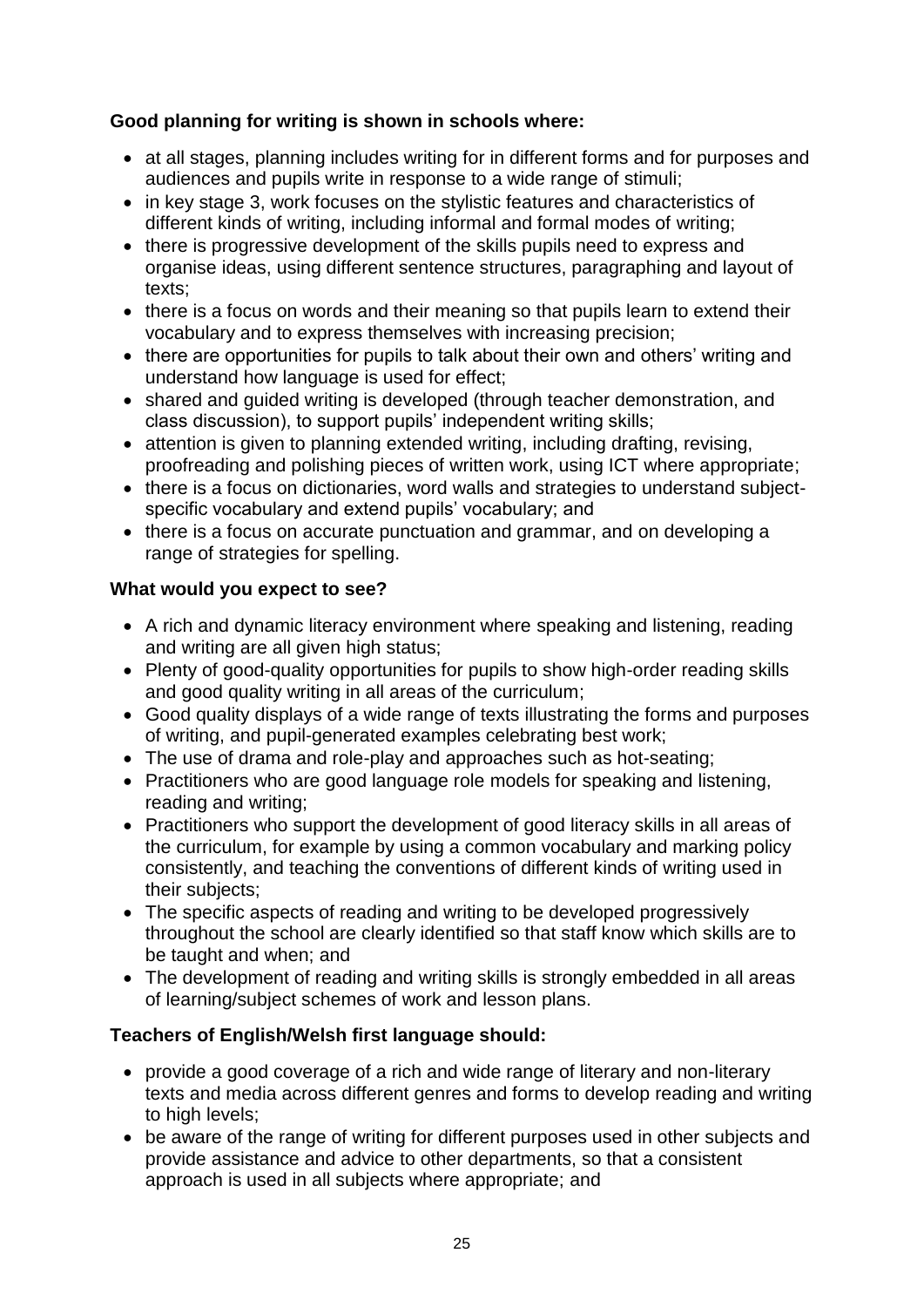• plan reading and writing tasks and activities to become increasingly more challenging and complex and enable pupils to develop and refine their literacy skills.

#### **Teachers of subjects other than English/Welsh first language should:**

- know the reading abilities of different pupils, so that reading materials and tasks studied in subjects are pitched at the right level, in terms of length and challenge;
- teach and explain the meaning of subject terminology and, in bilingual schools, develop opportunities for dual literacy;
- ensure that pupils read from a range of sources, including the internet, and carry out research independently;
- discuss and develop ideas orally with pupils before asking them to write;
- teach pupils directly the conventions of the kinds of writing that are used in their subjects;
- help pupils to develop their ideas through judicious use of 'writing frames' or 'scaffolds' that help pupils structure and extend their writing and reduce this support as pupils are able to be independent;
- plan reading materials and writing tasks that will appeal to boys' and girls' interests, including hobby and sport related materials and graphic writing, where appropriate;
- plan opportunities for pupils to use their developing reading and writing skills according to the nature of the subject, such as applying their higher-order reading and research skills to their studies in history and geography or writing up investigations in science; and
- help pupils to write accurately by giving attention to spelling, punctuation, vocabulary, sentence structure and the expression of ideas relevant to writing in their subjects.

For more information on opportunities for literacy in the teaching and provision for each National Curriculum subject, please refer to Estyn's supplementary guidance on inspecting skills.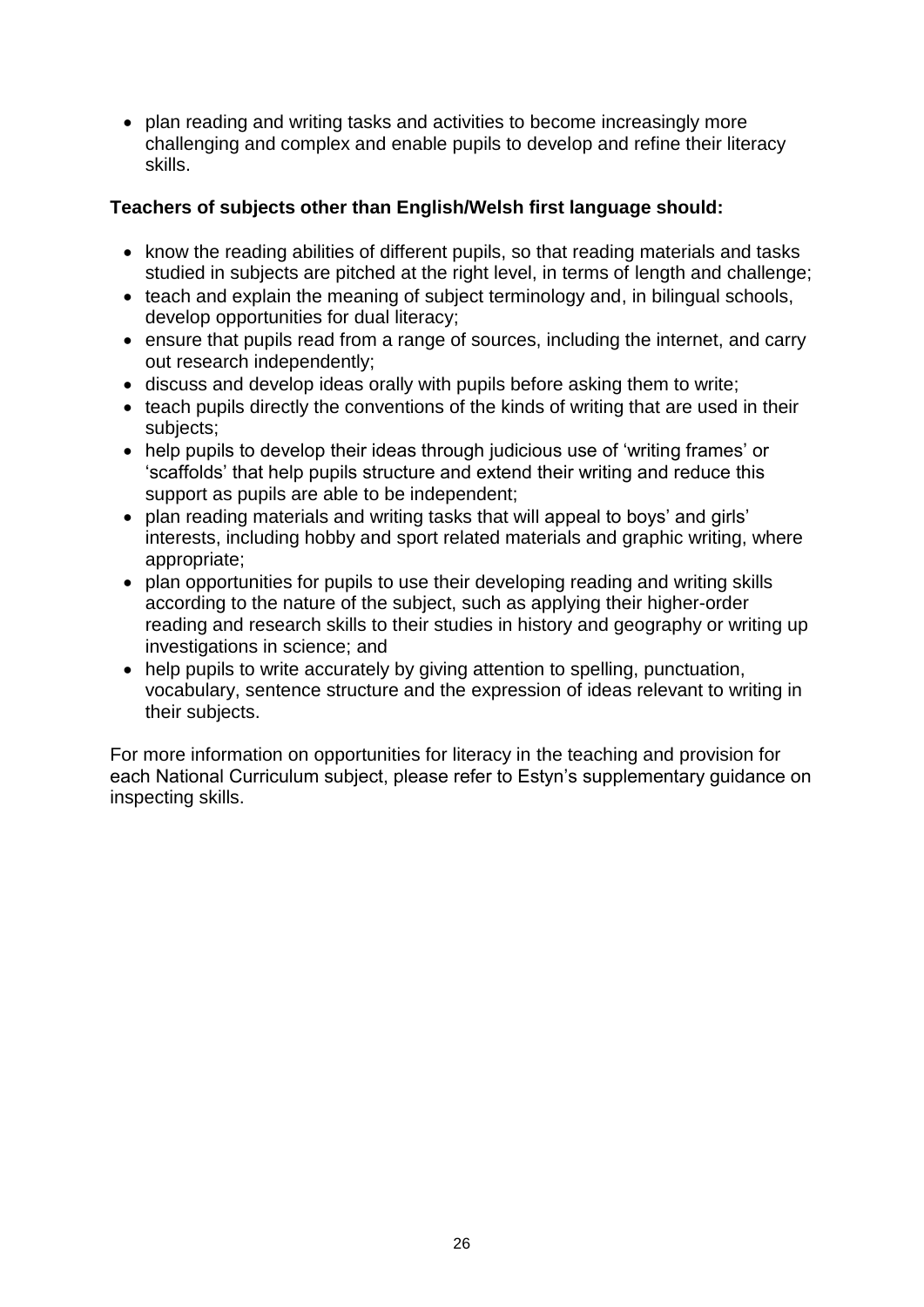## **Annex 3: Overview of good practice in provision for numeracy**

There should be a balanced and progressively challenging approach to teaching numeracy, including:

- continuing to develop pupils' use of the number system to ensure that pupils calculate fluently with all four number operations;
- developing pupils' mental calculation strategies alongside their written methods;
- developing pupils' estimation and checking strategies;
- developing pupils' accuracy when measuring;
- continuing to develop pupils' knowledge of 2D and 3D shapes and their properties;
- providing opportunities for pupils to collect, represent, discuss, interpret and explain data from a variety of sources; and
- developing pupils' ability to reason and communicate mathematically, using appropriate mathematical language.

#### **Good practice in the teaching of number**

For pupils' numeracy skills to develop quickly at the start of key stage 3, teachers need to build effectively on the progress pupils have made by the end of key stage 2.

In particular, key stage 3 teachers need to:

- develop pupils' understanding of the number line;
- establish appropriate mental and written methods of calculation;
- teach pupils to use calculators effectively;
- extend pupils' understanding of ratio and proportion both in number and in algebra, shape, measures and data handling;
- increase pupils' ability to construct and manipulate algebraic expressions and formulae; and
- show pupils how to use instruments accurately and understand the degree of accuracy of measurements.

In many secondary schools, average and below-average pupils often have a poor knowledge and understanding of number facts and are unable to recall their tables well enough. This lack of ease with number limits pupils' ability to do many aspects of mathematical work and the difficulties they face in making calculations quickly and confidently get in the way of their understanding of other concepts, such as area. All pupils will gain from having regular opportunities to revisit and develop their mental and written skills.

Learning is most effective when pupils:

- recount both facts and strategies for mental calculation;
- explain their strategies, and comment on the strategies of fellow pupils:
- develop their mathematical vocabulary;
- reason and generalise; and
- apply calculation and estimation skills and interpret data in everyday contexts.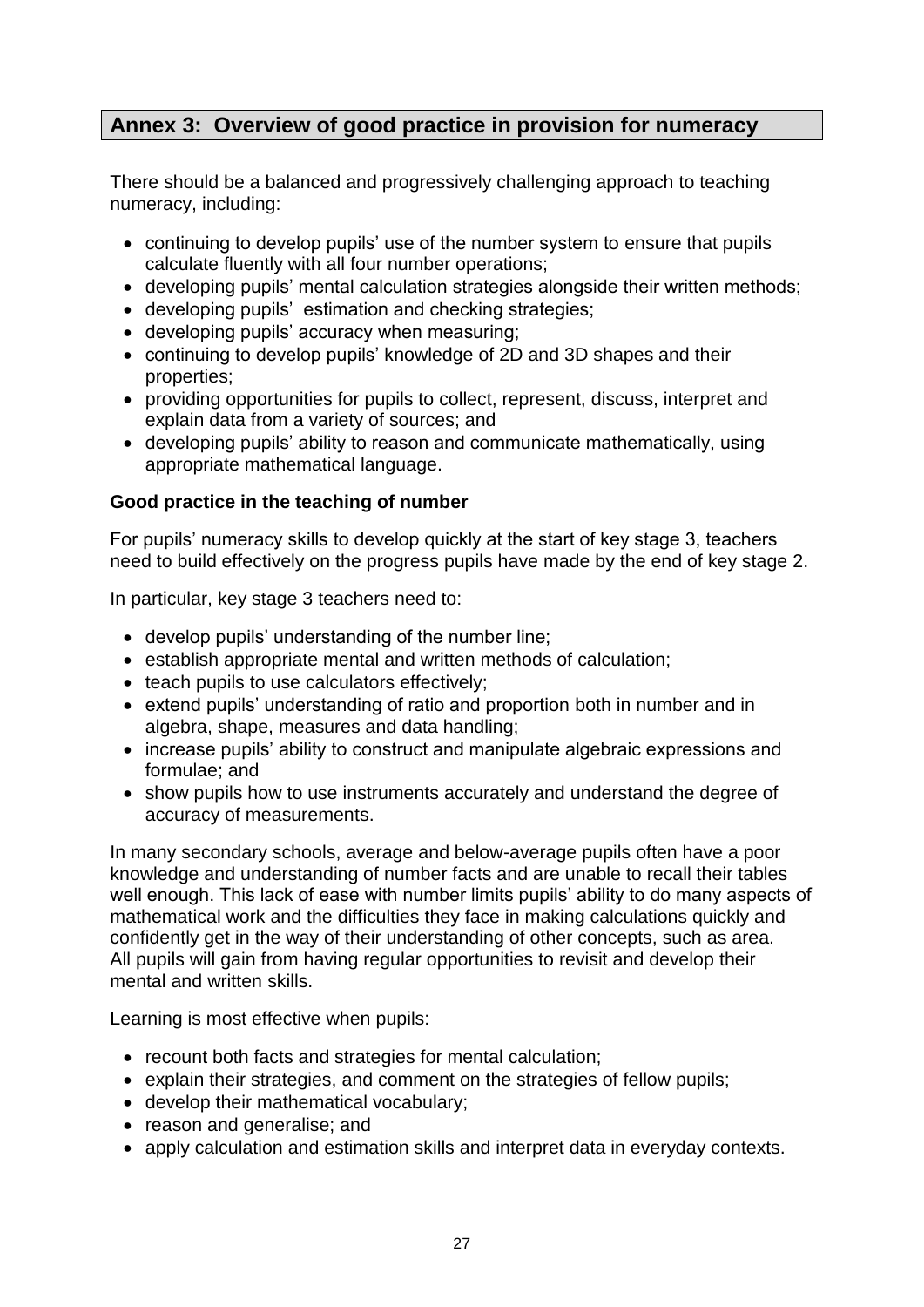All teachers need to look for ways to give regular and systematic attention to developing and applying mental and written skills in number work through direct, interactive teaching and ensuring that all pupils are highly engaged and interested in lessons. Leaders in secondary schools need to work with all departments to map where and how numeracy skills can be taught and developed in line with subject needs to develop a whole-school approach. The aim is to develop numeracy skills that can be applied in a range of learning situations.

#### **What would you expect to see?**

- A rich and dynamic learning environment where numeracy is given high status
- Plenty of good-quality opportunities for pupils to apply their numeracy skills in all areas of the curriculum
- All practitioners, including support staff, are involved in the initial stages of planning for numeracy.
- Good quality displays and visual prompts illustrating the forms and purposes of mathematics
- Staff exploit the use of ICT to support pupils' numerical and problem solving skills. The use of real-life purposeful investigations to solve mathematical problems.
- Plans progressively develop pupils understanding of 'number' and 'shape and space', in ever-more challenging and complex ways using high quality resources.
- Schools plan effectively for the progressive development and reinforcement of pupils' numeracy skills and mathematical language across a variety of practical and relevant contexts including the outdoors.
- Staff challenge pupils' thinking and understanding by asking probing questions.
- Staff use consistent strategies and appropriate resources to develop pupils' mental and written techniques.
- Pupils are encouraged by all staff to use a range of checking strategies including mental estimation, approximation and inverse operation.
- Schools quickly and accurately identify pupils in need of additional support for numeracy and provide specific programmes to address these concerns.
- Staff are good mathematical role models for problem solving and mathematical language.

In key stage 4, pupils should build on the skills acquired and developed in key stage 3. There should be a balanced and progressively challenging approach to developing good numeracy skills in every subject area.

## **Teachers of mathematics should:**

- be aware of the mathematical techniques used in other subjects and provide assistance and advice to other departments, so that a consistent approach is used in all subjects where appropriate;
- provide information to other subject teachers on appropriate expectations of learners and difficulties likely to be experienced in various age and ability groups;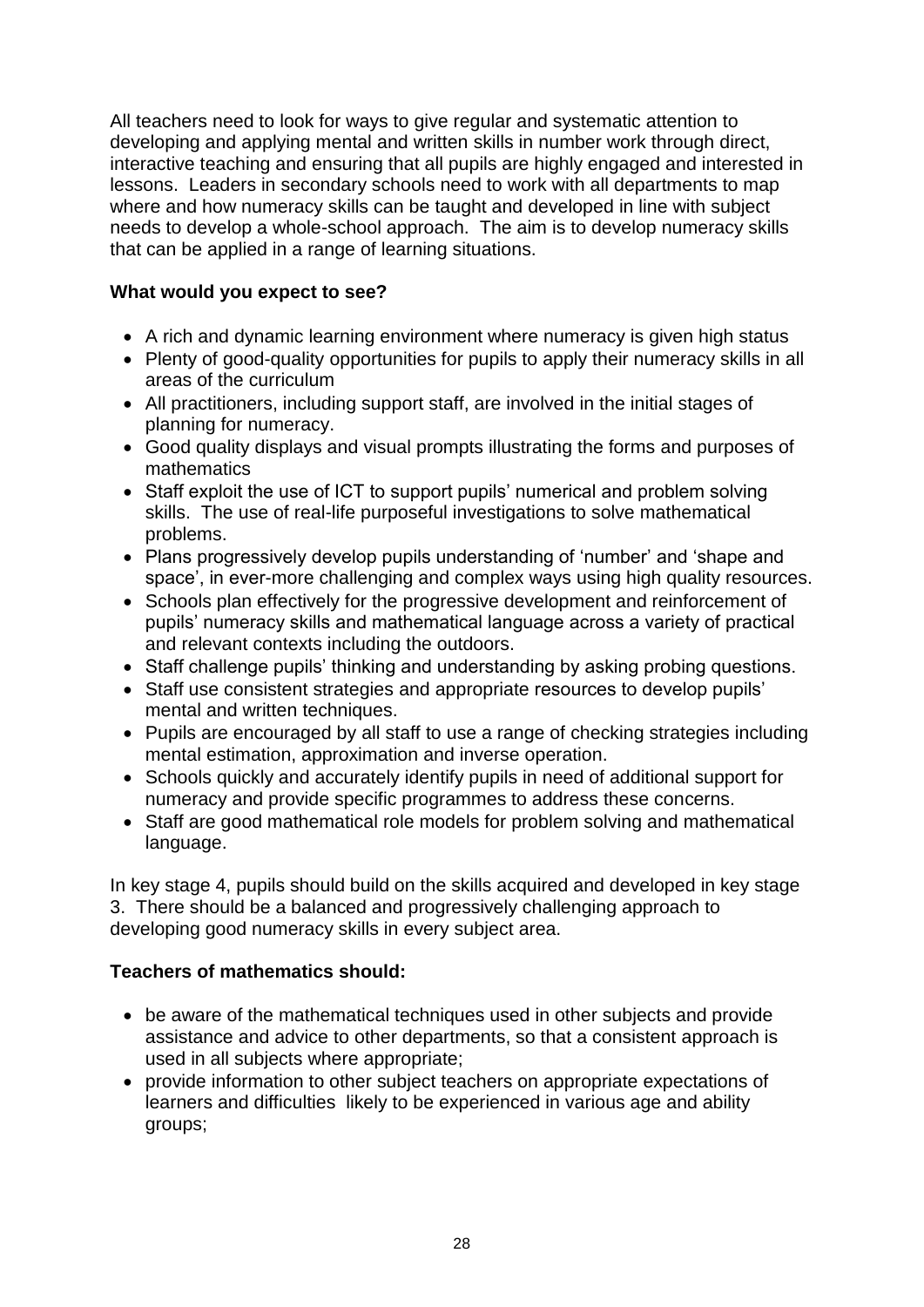- through liaison with other teachers, attempt to ensure that pupils have appropriate numeracy skills by the time they are needed for work in other subject areas; and
- seek opportunities to use subject data and context from other subjects in mathematics lessons.

#### **Teachers of subjects other than mathematics should:**

- ensure that they are familiar with correct mathematical language, notation, conventions and techniques, relating to their own subject, and encourage students to use these correctly;
- be aware of appropriate expectations of students and difficulties that might be experienced with numeracy skills;
- provide information for mathematics teachers on the stage at which specific numeracy skills will be required for particular groups; and
- provide resources for mathematics teachers to enable them to use examples of applications of numeracy relating to other subjects in mathematics lessons.

For more information on opportunities for literacy in the teaching and provision for each National Curriculum subject, please refer to Estyn's supplementary guidance on inspecting skills.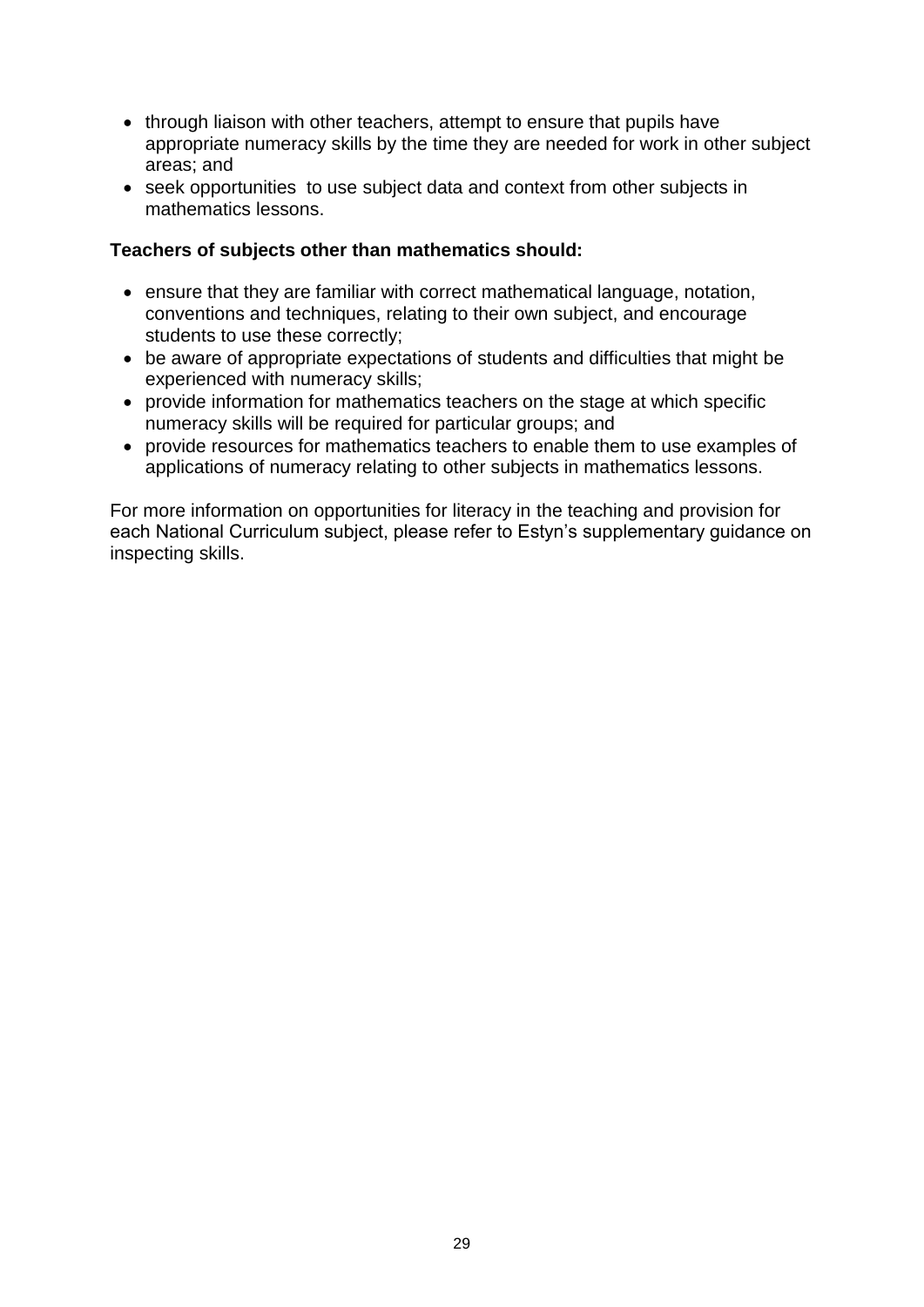## **Annex 4: Prompts for evaluating the effectiveness of transition between primary and secondary schools**

- Is there continuity across key stages 2 and 3 in using the most effective teaching methods and forms of classroom organisation for learning?
- Do staff from primary and secondary schools share information about pupils' prior achievements and learning needs in literacy and numeracy so that teaching can be pitched at the right level and work is challenging?
- Do staff in secondary schools know what texts pupils have read before, in class and on their own, in order to plan increasingly challenging reading as the next step?
- Is staff's knowledge of pupils' writing abilities based on first-hand evidence of pupils' work, to ensure that pupils make further progress when they change schools?
- How effectively do primary and secondary school staff assess and moderate the work of Year 6 pupils?

## **Annex 5: Prompts for evaluating the school's work to meet the needs of different groups of learners in literacy**

#### **Evaluating the school's work to tackle the underachievement of boys 1.1/1.2**

- Is there a clear focus on **which boys** are underachieving?
- Does oral work precede reading and writing so that it helps to rehearse and better prepare all pupils for tasks?
- Are all pupils helped to gain confidence in their literacy work and are they shown how to be successful, which is particularly important for boys as they need to see themselves as writers?
- Are writing tasks clearly structured and purposeful, and is each stage explained to pupils so that they know what they must do?
- Do pupils write for real audiences, which promotes pride in spelling and presentation?

## **2.2**

- Are lessons well planned with clear achievable aims that are shared with pupils and do pupils have a variety of stimulating activities?
- Do staff use approaches such as role play, drama and collaborative group work used to aid pupils' learning?
- Is there careful selection of materials, including fiction and non-fiction, media and moving image texts, that appeal to boys and girls?
- Do staff use strategies, such as peer-mentoring and paired reading programmes, that help all pupils to make progress?
- Do staff use resources, such as writing frames and templates, effectively and judiciously to support pupils' learning?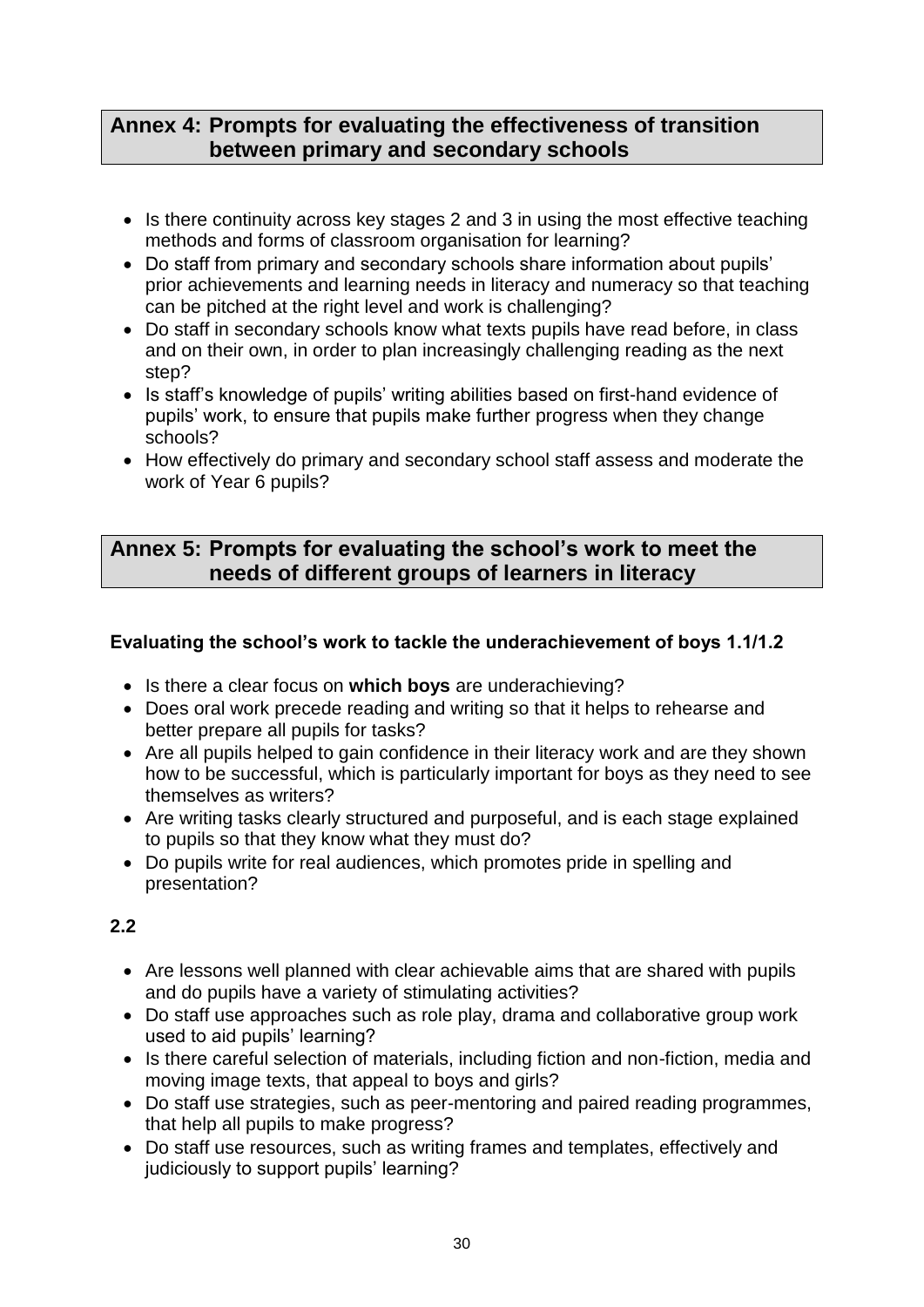- Is there close monitoring of pupils' work with specific support for pupils who need help with organising their work?
- Do all pupils receive detailed feedback from staff about their work, which is particularly motivating for boys?
- Is there a keen emphasis on pupils checking their own work for accuracy and improved expression, matching their achievements to clear criteria?
- Is technology used to motivate and enable communication, reading and research?
- Are the seating and grouping arrangements in lessons varied and organised according to different criteria, so that these aspects bring maximum benefits to boys' and girls' learning?

## **2.4**

Do staff challenge perceptions of gender stereotypes about reading and writing?

#### **Evaluating the school's work to meet the needs of less able pupils**

- Are pupils who have difficulties with reading and writing identified at the earliest opportunity?
- Do they receive effective additional support according to their needs in reading and writing?
- Do they receive enough help to enable them to become willing and competent writers?
- Can the school show that pupils make suitable progress according to their ability?
- Does the school continue to track pupils' progress so that they can analyse the benefits of intervention programmes and ensure pupils continue to make progress?

#### **Evaluating the school's work to meet the needs of more able and talented pupils**

- Are more able and talented pupils stretched to work at their highest level of ability?
- What arrangements are in place to encourage them to read widely and ambitiously?
- What kind of writing tasks are set that require research and high-level skills in original fiction, discursive, persuasive and polemical writing?